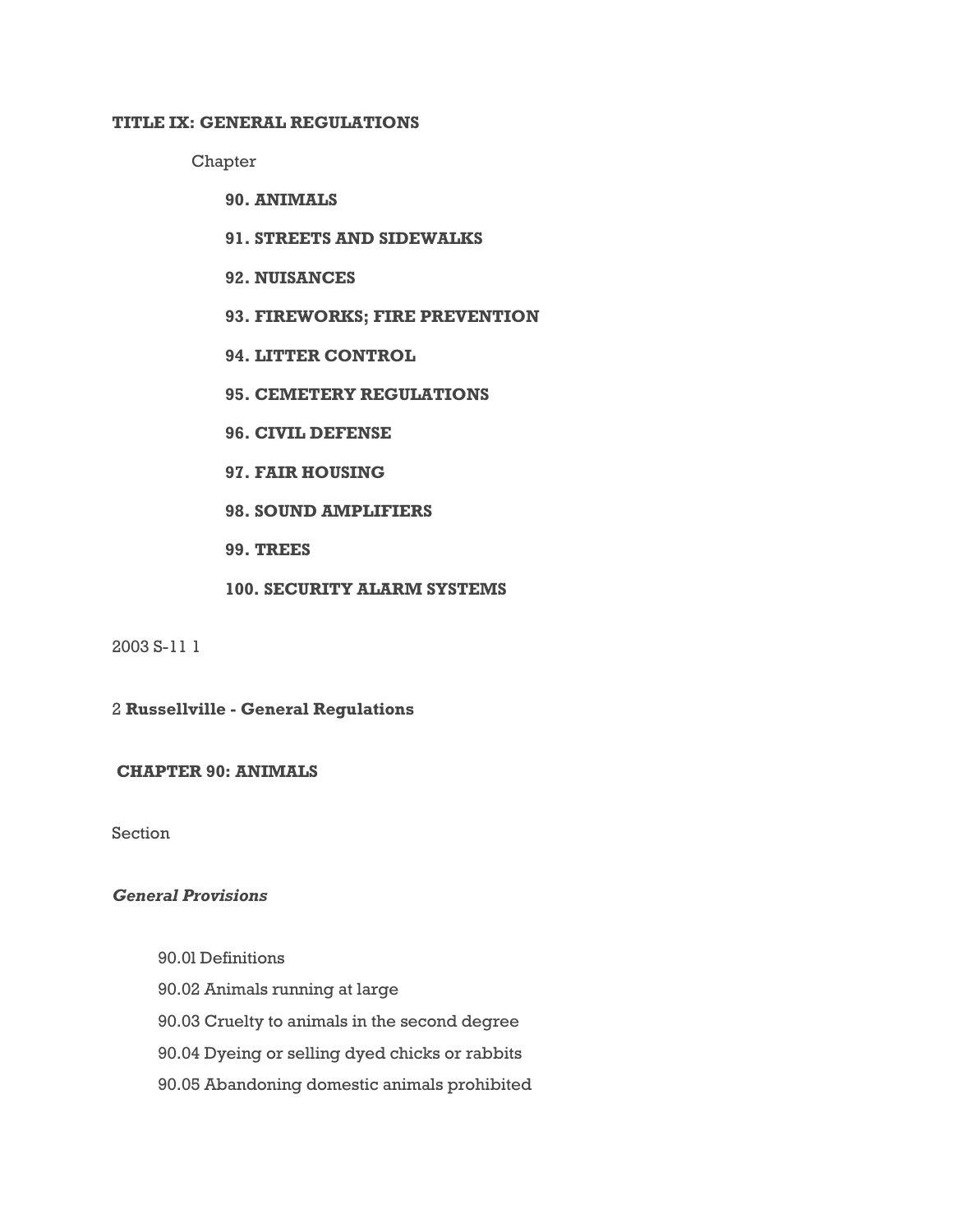- 90.06 Destruction of abandoned and suffering animal
- 90.07 Vending or selling of animals

# *Animal Control*

- 90.15 Definitions
- 90.16 Enforcement
- 90.17 Applicability of state law
- 90.18 Vicious dogs; rules and regulations
- 90.19 Harboring fowl
- 90.20 Sanitary conditions required
- 90.21 Wild animals and exotic animals prohibited
- 90.22 Breeding vicious dogs, exotic and wild animals
- 90.23 Animal carcasses
- 90.24 Injuring or poisoning animals
- 90.25 Diseased animals
- 90.26 Fastening animals to trees; impoundment
- 90.27 Depositing animal refuse in public places
- 90.28 Minimum area limitations
- 90.29 Animals at large; impounding
- 90.30 Place of impoundment
- 90.31 Disposition of unredeemed animals
- 90.32 Interference with impounding of animals
- 90.33 Vicious dog registration and regulations
- 90.34 Animal control officer or enforcement agent to take possession; entry on private property
- 90.35 Impounding
- 90.36 Interference with animal control officer or enforcement agent
- 90.37 Stray dogs
- 90.38 Female dogs in heat
- 90.39 Dogs and animals that have attacked or bitten
- 90.40 Powers of enforcement agents or animal control officers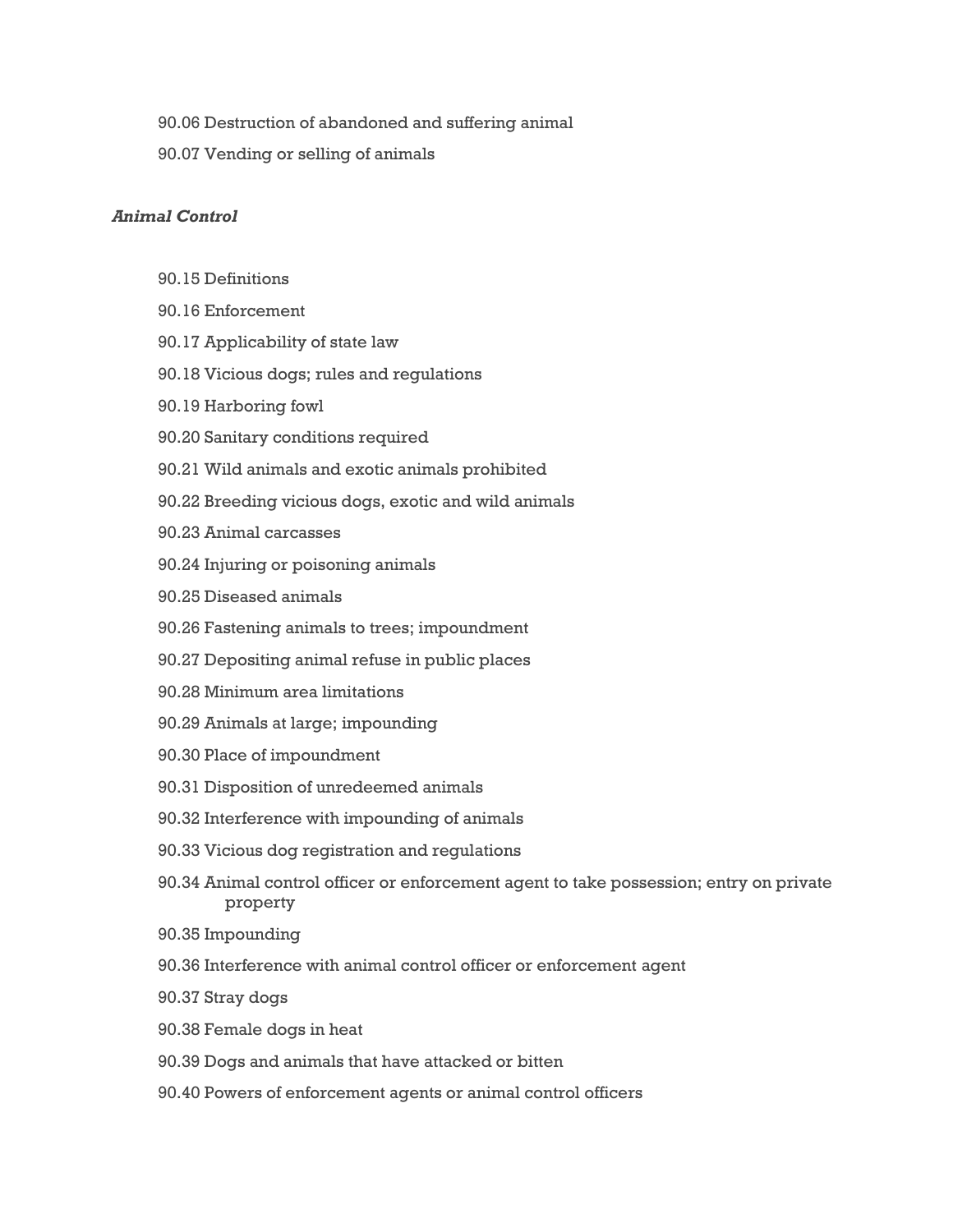90.41 Removal of dog excrement

90.42 Dogs prohibited at public events

90.99 Penalty

3

2009 S-13

## 4 **Russellville - General Regulations**

## *GENERAL PROVISIONS*

#### **' 90.01 DEFINITIONS.**

For the purpose of this chapter the following definitions shall apply unless the context clearly indicates or requires a different meaning.

*ABANDONMENT. ABANDONMENT* shall constitute the relinquishment of all rights and claims by the owner to the animal. (KRS 257.100(4))

*AT LARGE.* Off the premises of the owner, and not under the control of the owner or his or her agent either by leash, cord, chain, or otherwise.

*OWNER.* Every person having a right of property to an animal and every person who keeps or harbors an animal, has it in his or her care, or permits it to remain on or about the premises owned or occupied by him or her.

#### **' 90.02 ANIMALS RUNNING AT LARGE.**

(A) No person who is the owner of any animal shall permit it to run at large in any public road, highway, street, lane, or alley, or upon unenclosed land, or permit it to go on any private yard, lot, or enclosure without the consent of the owner of the yard, lot, or enclosure.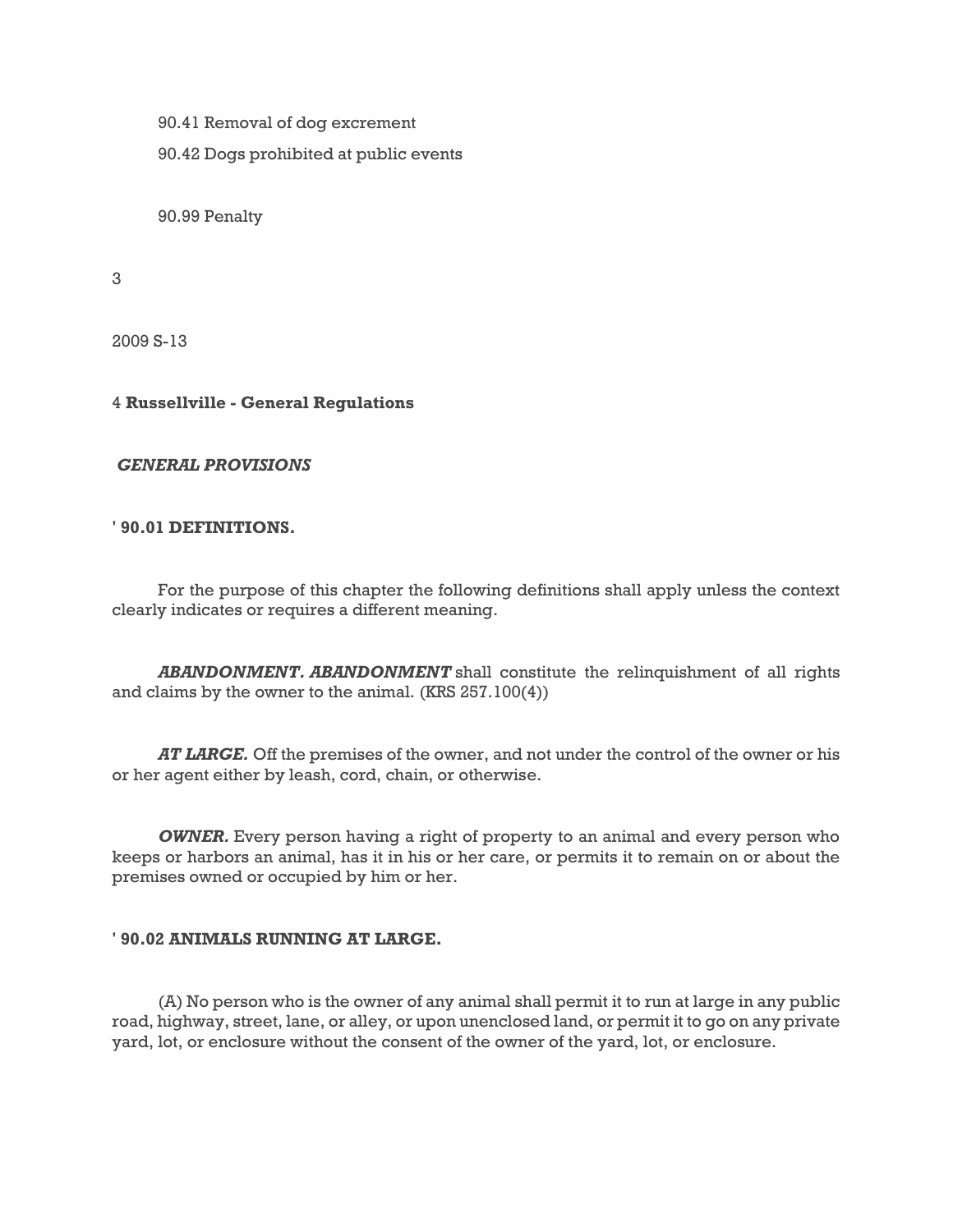(B) The owner of an animal who permits it to run at large in violation of this section is liable for all damages caused by such animal upon the premises of another.

Penalty, see ' 90.99

### **' 90.03 CRUELTY TO ANIMALS IN THE SECOND DEGREE.**

(A) A person is guilty of cruelty to animals in the second degree when except as authorized by law he or she intentionally or wantonly:

(1) Subjects any animal to or causes cruel or injurious mistreatment through abandonment, participates other than as provided in ' 90.03 in causing it to fight for pleasure or profit, (including, but not limited to being a spectator or vendor at an event where a four legged animal is caused to fight for pleasure or profit) mutilation, beating, torturing, tormenting any animal other than a dog or cat, failing to provide adequate food, drink, space, or health care, or by any other means;

(2) Subjects any animal in his custody to cruel neglect; or

(3) Kills any animal other than a domestic animal killed by poisoning. This paragraph shall not apply to intentional poisoning of a dog or cat. Intentional poisoning of a dog or cat shall constitute a violation of this section.

(B) Nothing in this section shall apply to the killing of animals:

(1) Pursuant to a license to hunt, fish, or trap;

2009 S-13

### **Animals** 5

(2) Incident to the processing as food or for other commercial purposes;

(3) For humane purposes;

(4) For veterinary, agricultural, spaying or neutering, or cosmetic purposes;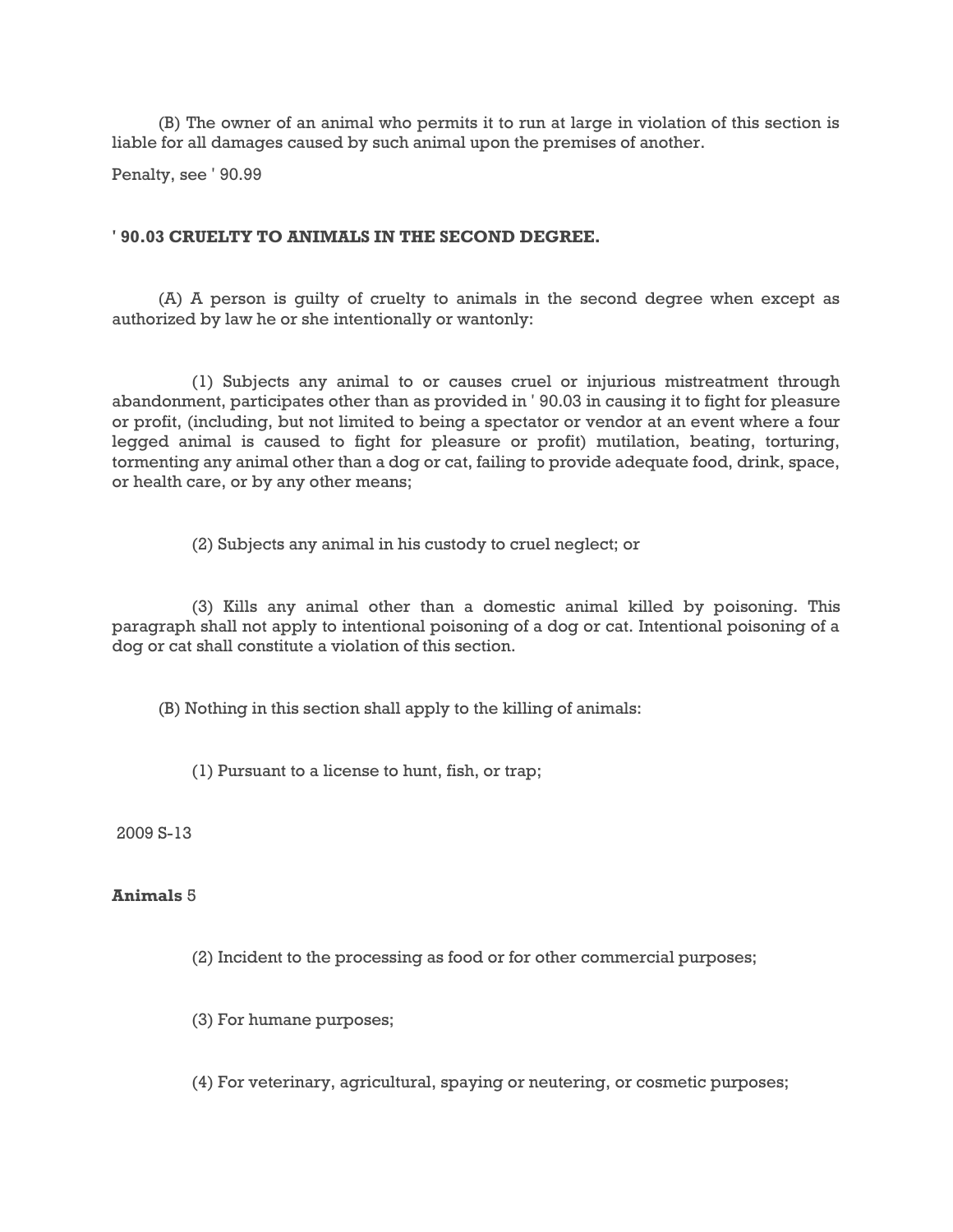(5) For purposes relating to sporting activities, including but not limited to horse racing at organized races and training for organized races, organized horse shows, or other animal shows;

(6) For bona fide animal research activities of institutions of higher education; or a business entity registered withe U.S. Department of Agriculture under the Animal Welfare Act or subject to other federal laws governing animal research;

(7) In defense of self or another person against an aggressive or diseased animal;

(8) In defense of a domestic animal against an aggressive or diseased animal;

(9) For animal or pest control; or

(10) For any other purpose authorized by law.

(KRS 525.130) Penalty, see ' 90.99

### *Statutory reference:*

*Cruelty to animals in the first degree, a class D felony, see KRS 525.125*

## **' 90.04 DYEING OR SELLING DYED CHICKS OR RABBITS.**

No person shall sell, exchange, offer to sell or exchange, display or possess living baby chicks, ducklings, or other fowl or rabbits which have been dyed or colored; nor dye or color any baby chicks, ducklings or other fowl or rabbits; nor sell, exchange, offer to sell or exchange or to give away baby chicks, ducklings or other fowl or rabbits, under two months of age in any quantity less than six, except that any rabbit weighing three pounds or more may be sold at an age of six weeks.

(KRS 436.600) Penalty, see ' 90.99

## **' 90.05 ABANDONING DOMESTIC ANIMALS PROHIBITED.**

No owner of a domestic animal shall abandon the animal.

Penalty, see ' 90.99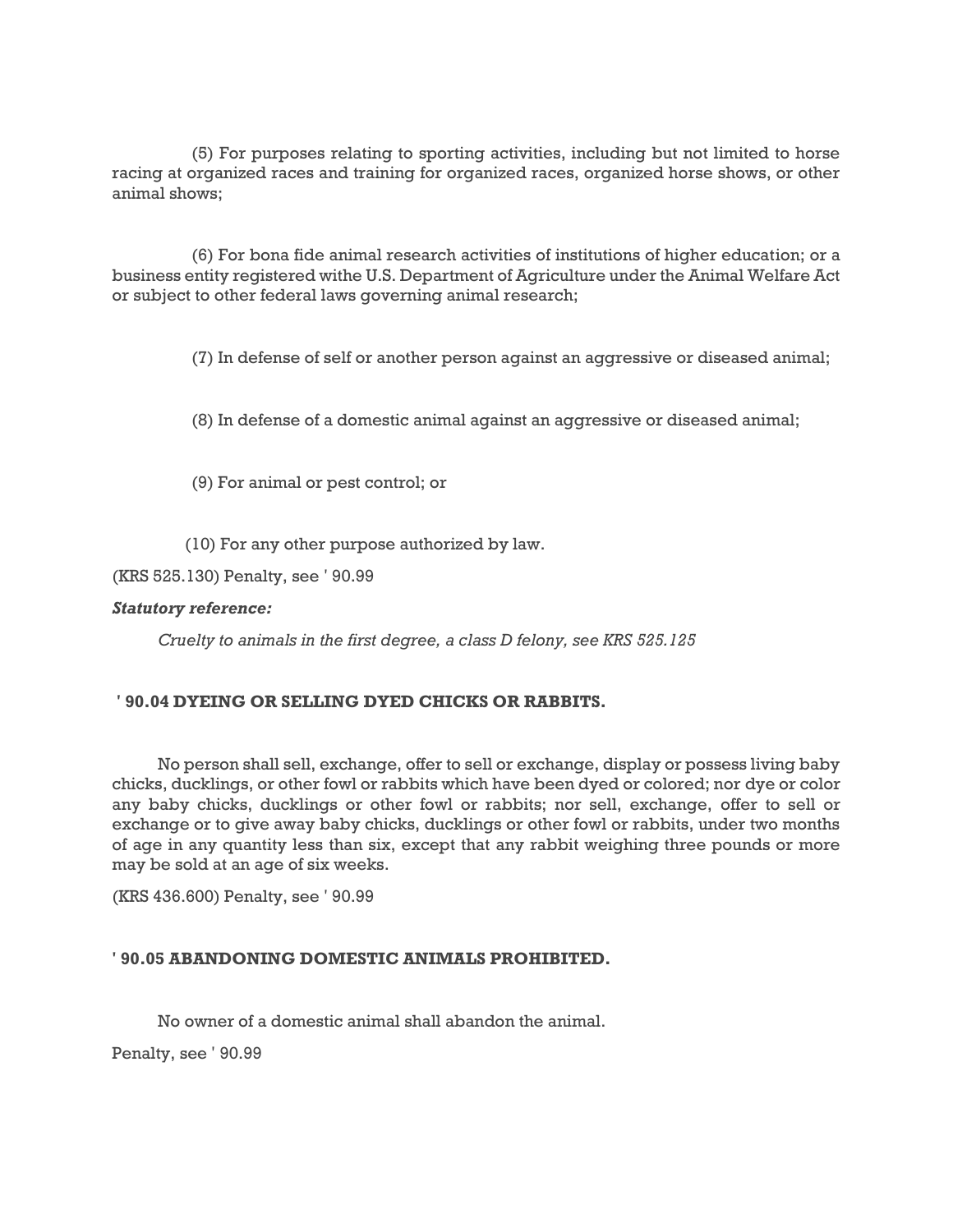### **' 90.06 DESTRUCTION OF ABANDONED AND SUFFERING ANIMAL.**

(A) Any peace officer, animal control officer or any person authorized by the Board may destroy or kill or cause to be destroyed or killed, any animal found abandoned and suffering and not properly cared for, or appearing to be injured, diseased, or suffering past recovery for any useful purpose.

(B) Before destroying the animal the officer shall obtain the judgment to that effect of a veterinarian, or of two reputable citizens called by him or her to view the animal in his or her presence, or shall obtain consent to the destruction from the owner of the animal.

2009 S-13

### 6 **Russellville - General Regulations**

(C) (1) Any animal placed in the custody of a licensed veterinarian for treatment, boarding, or other care, which shall be unclaimed by its owner or his or her agent for a period of more than ten days after written notice by registered or certified mail, return receipt requested, is given the owner or his or her agent at his or her last known address, shall be deemed to be abandoned and may be turned over to the nearest humane society, or animal shelter or disposed of as such custodian may deem proper.

(2) The giving of notice to the owner, or the agent of the owner of the animal by the licensed veterinarian, shall relieve the licensed veterinarian and any custodian to whom the animal may be given of any further liability for disposal.

 $(KRS 257.100(1) - (3))$ 

## **' 90.07 VENDING OR SELLING OF ANIMALS.**

The vending, selling, or trading of dogs or other such animals on the streets or rightsof-way or municipal or other public areas is prohibited.

(Ord., passed 9-18-73) Penalty, see ' 90.99

## *ANIMAL CONTROL*

## **' 90.15 DEFINITIONS.**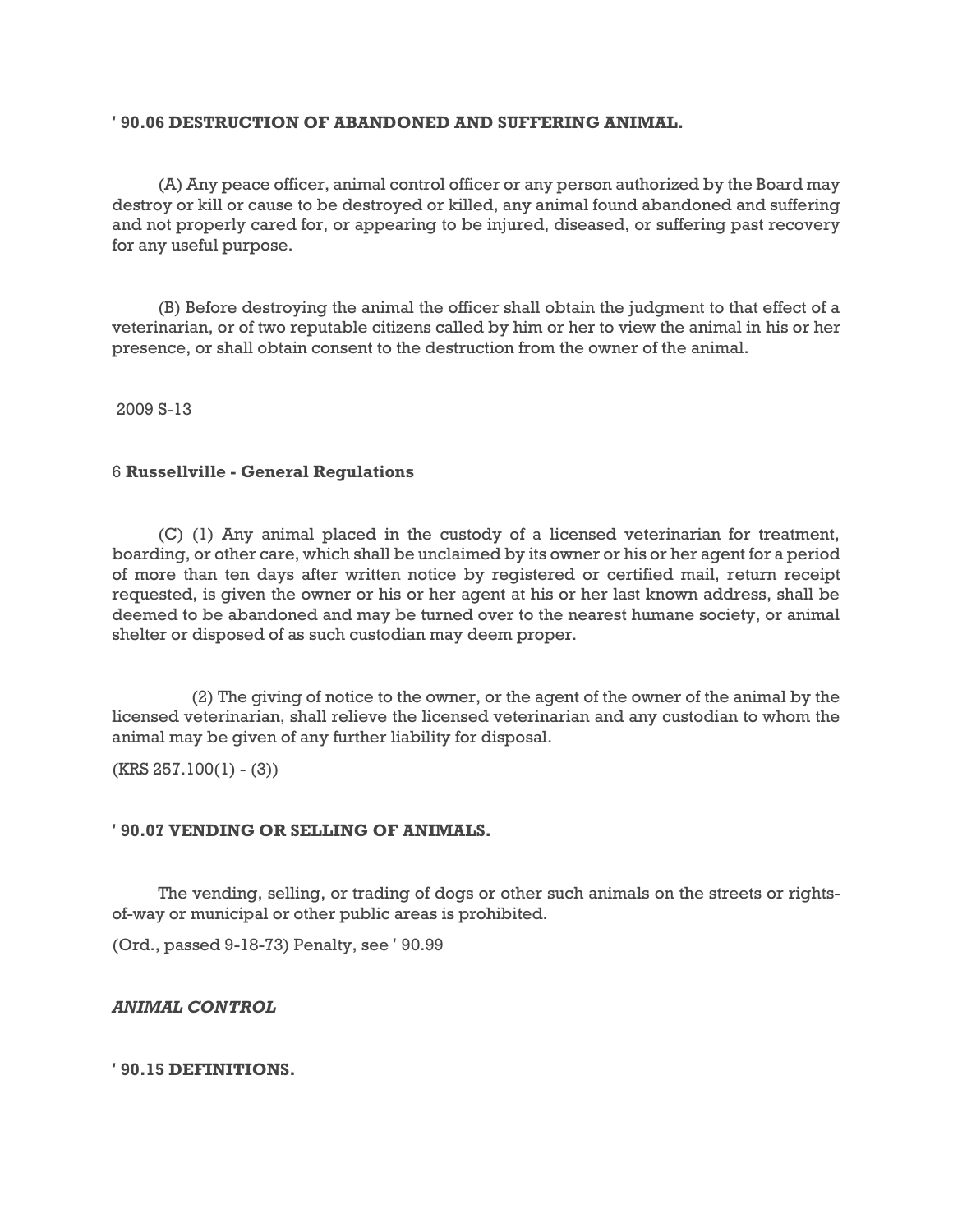For the purposes of this subchapter, the following definitions shall apply unless the context clearly indicates or requires a different meaning.

*ANIMAL.* Any live creature, domestic or wild, male or female, except humans.

*ANIMAL CONTROL OFFICER.* The city official(s) designated as animal control officer(s), including the Code Enforcement Officer, as well as the dog warden of Logan County, Kentucky.

*ANIMAL SHELTER.* The Logan County Humane Society or a facility authorized by an animal control officer for confinement, maintenance, safekeeping, and control of animals that come into custody of the animal control officer or enforcement agent in the performance of his or her official duties.

*AT LARGE.* On or off the premises of the owner and not under the immediate effective control of the owner or custodian, either by leash, cord, chain, or other restraint, or effectively confined within a fenced area on the owner=s premises. It shall be presumed that a dog is *AT*  LARGE<sup>if</sup> it is not licensed or not registered under this subchapter.

*BIRD OF PREY.* Any variety of predatory bird, including eagles, hawks, falcons, owls, and vultures.

*CAT.* Any member of the feline species, male or female, of any age.

2009 S-13

## **Animals** 7

*CITY.* The City of Russellville, Kentucky, a municipal corporation of the fourth class, and including any departments, divisions, boards, or agencies thereof.

*CITY LICENSE.* The license issued by the city or its designated agent and required to be in the possession of the license holder.

*DOG.* Any member of the canine species, male or female, of any age.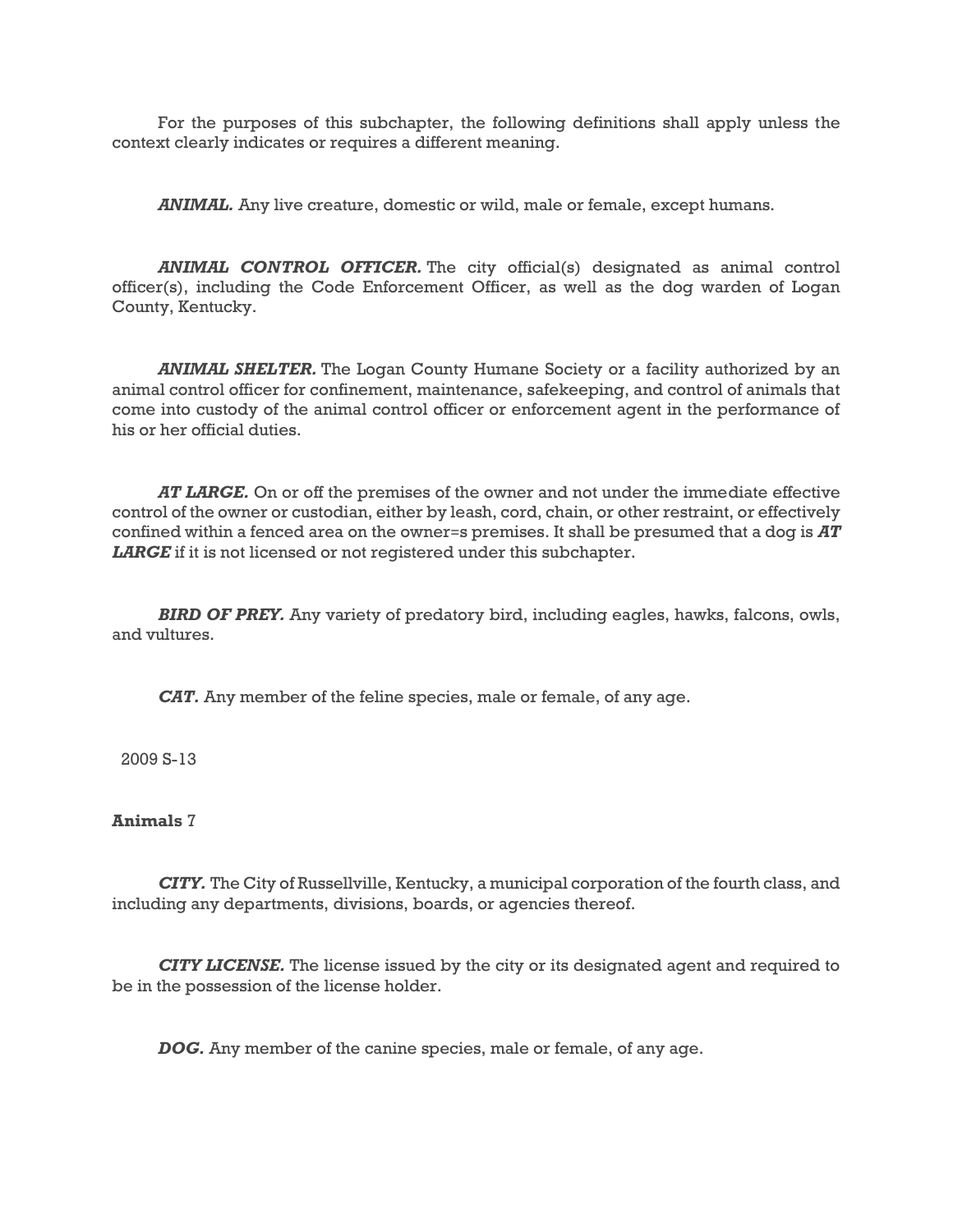*ENFORCEMENT AGENT.* Any person designated by the city to enforce the provisions of this subchapter, including but not limited to animal control officers, Code Enforcement Officials, and city police officers and the Logan County Sheriff or his or her deputies.

*EXOTIC ANIMALS.* Any of the following described animals: all animals, including snakes and spiders, whose bite or venom is poisonous or deadly to humans; apes, including chimpanzees, gibbons, gorillas, and orangutans; baboons; bears; cheetahs; crocodilians and alligators; constrictor snakes; coyotes; elephants; gamecocks and other fighting birds; hyenas; jaguars; leopards; lions; lynxes; ostriches; pumas, also known as mountain lions and panthers; wolves; raccoons; skunks; and tigers.

*FALCONRY*. The art of training raptors for the pursuit of game and the sport of hunting with raptors.

*FOWL.* Any and all fowl, domestic or wild, male or female, including chickens, ducks, turkeys, pigeons, and geese.

*KEEP.* Possessing, controlling, exercising, or allowing to run at large.

*LEASH* or *LEAD.* Any chain, rope, or device used to restrain an animal.

*OWN.* To own, have a property right in, keep, care for, or harbor a dog or other animal, or permit a dog or animal to remain on or about premises owned or occupied by him or her, whether or not the person has an actual ownership interest in the dog or animal.

*OWNER.* Any person who owns, has a property right in, keeps, cares for, or harbors a dog or other animal, or permits such dog or animal to remain on or about premises owned or occupied by him or her, whether or not the person has an actual ownership interest in the dog or animal. If a dog is owned by a family, all adult members of the family, individually and jointly, shall be deemed *OWNERS* for the purposes of this subchapter.

*PERSON.* Any individual, firm, corporation, limited liability company, association, or partnership.

*PIT BULL DOG.* Any dog which exhibits those distinguishing characteristics which substantially conform to the standards established by the American Kennel Club for American Staffordshire Terrier, or Staffordshire Bull Terriers, or substantially conform to the standards established by the United Kennel Club for American Pit Bull Terriers, including any mixed breed of dog which contains as an element of its breeding the breed of Staffordshire Bull Terrier, American Staffordshire Terrier, or American Pit Bull Terrier.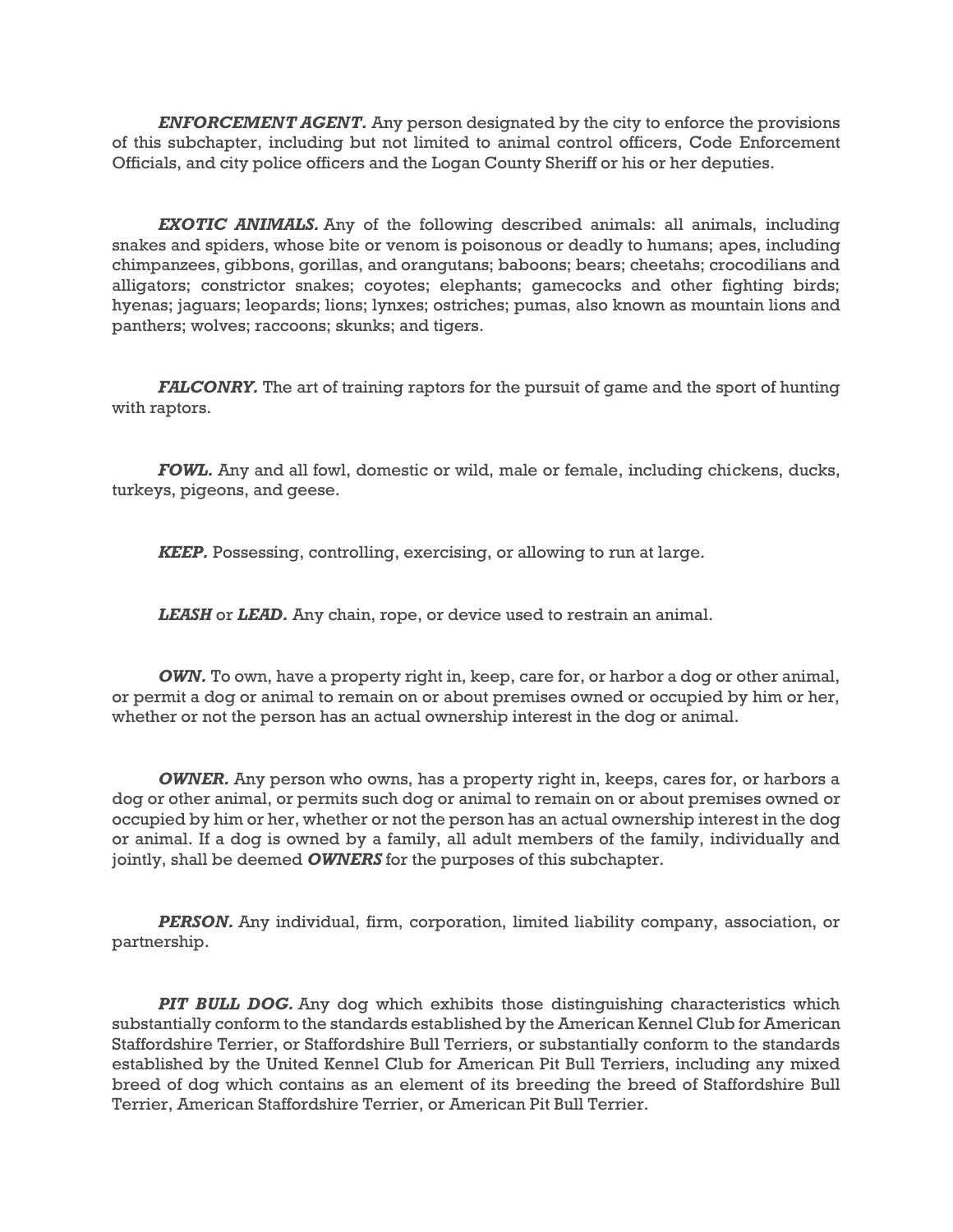*PUBLIC NUISANCE.* Any dog, cat, or other animal or animals that:

### 2009 S-13

### 8 **Russellville - General Regulations**

- (1) Chases passersby or passing vehicles;
- (2) Attacks other animals;
- (3) Is at large three or more times within a year=s time;
- (4) Damages private or public property;

(5) Barks, howls, cries, or makes other loud noises, or runs at large, so as to disrupt the peace of the neighborhood; or

(6) Is kept, housed, or harbored in such a manner so as to present unsanitary conditions, or causes offensive, obnoxious, or foul odors which impair the reasonable use and enjoyment of surrounding properties.

*RUNNING AT LARGE.* Any dog, cat, or other animal that is free of restraint off of the premises of the owner. Dogs, cats, and other animals that are not securely held on a leash or lead and are on any street, alley, or sidewalk, or at any other public place, or on private property without the consent of the property owner are considered to be *RUNNING AT LARGE*.

*STATE.* The Commonwealth of Kentucky, and its departments, divisions, boards, and agencies thereof.

*VACCINATION.* An anti-rabies vaccination using a type of vaccine approved and administered by a veterinarian.

*VETERINARIAN.* Any veterinarian licensed by the state to practice veterinary medicine or employed by a governmental agency.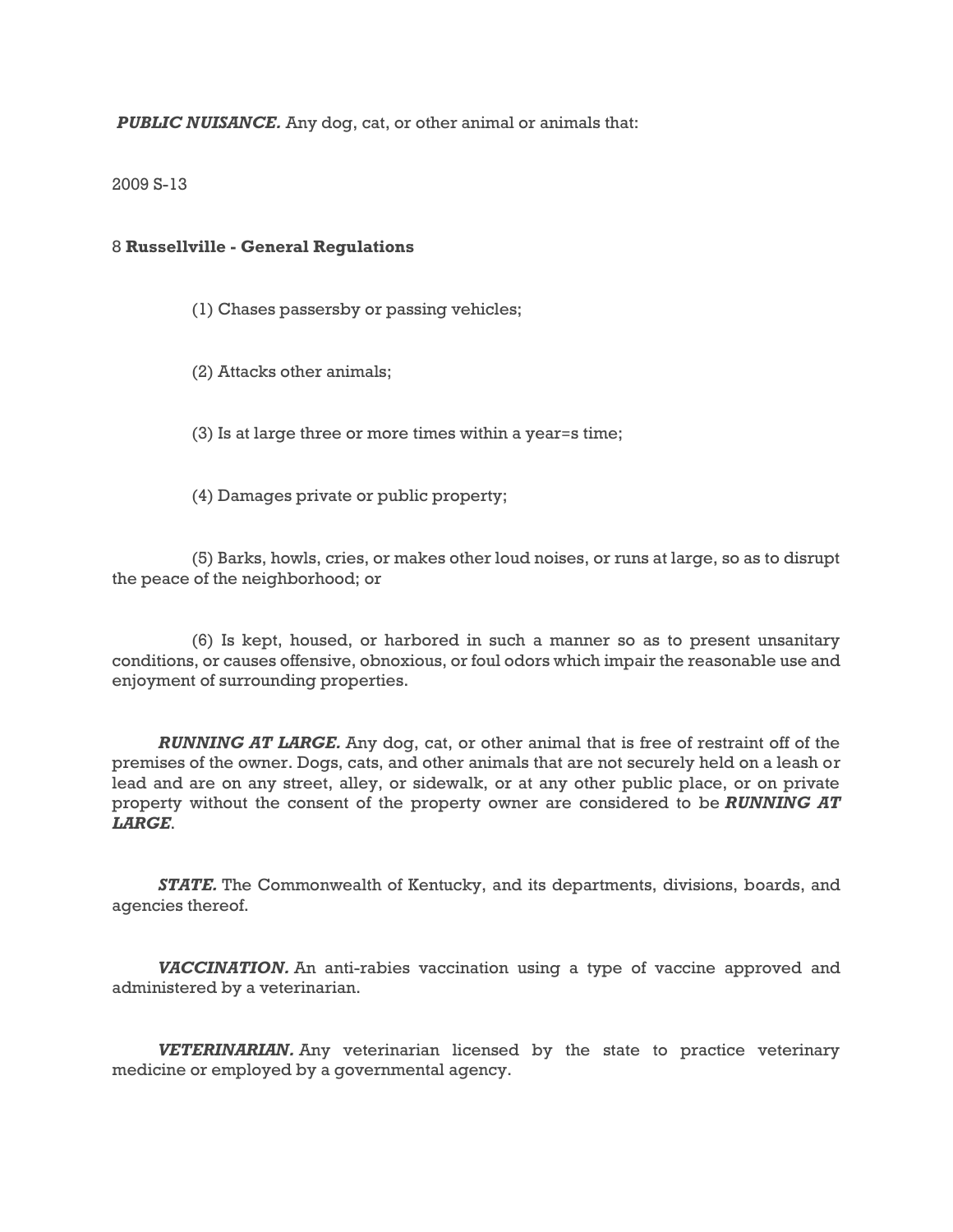*VICIOUS DOG.* Any dog such as a Pit Bill breed that has a known or natural propensity, tendency or disposition to attack unprovoked or which has caused death or serious injury to a person engaged in a lawful activity or has attacked or bitten without provocation a person engaged in a lawful activity; or which has killed or seriously injured another animal after an animal control officer or enforcement agent has issued, based upon the vicious or predatory nature of the dog, a written notice to the owner or custodian of such dog to keep it confined or muzzled and leashed in accordance with this subchapter; or which has been declared to be vicious by the attending physician of the victim of an attack or an animal control officer or enforcement agent, taking into consideration the nature and severity of the incident and whether the dog has displayed dangerously aggressive behavior and is likely to inflict injury on another person or animal. A *VICIOUS DOG* does not include a dog that bites or attacks a person or other animal that provokes, torments, tortures, or treats an animal cruelly.

*VICIOUS DOG LICENSE.* A license issued by the city upon registration of vicious dogs.

*WILD ANIMAL.* Any animal that is not a domesticated companion animal, or any crossbreeds of these animals with domestic animals, or any descendant of any crossbreed. Such animals include, but are not limited to, any venomous snake, python or constrictor snakes, porcupines, monkeys, raccoons, skunks, leopards, lions, tigers, lynx, bobcats, badgers, fox, coyote, wolves, wolverines, squirrels, bears, deer, chipmunks, moose, elk, rabbits, opossum, beavers, ground hogs, moles, gophers, prairie dogs, rats, mice, rodents, and bats.

2009 S-13

## **Animals** 8-1

*WOLF-HYBRID.* Any domesticated dog that has in its known genetic history and/or formal pedigree crossbreeding with the wolf species to include, but not be limited to, animals referred to as wolf-hybrids or wolf-mix breeds or the breed known as Tundra Shepherd.

(Ord. 2006-01, passed 4-4-06)

# **' 90.16 ENFORCEMENT.**

(A) Enforcement. It shall be the duty of animal control officers and enforcement agents to enforce this subchapter. Upon the receipt of a complaint from any person that an animal is present within the city in violation of this subchapter, an animal control officer or enforcement agent shall forthwith investigate the complaint and shall require the person in possession of such animal to comply with the provisions of this subchapter or to safely remove such animal from the city. Upon failure of the person in possession of the animal to comply with such order, an animal control officer or enforcement agent shall forthwith cause the animal to be seized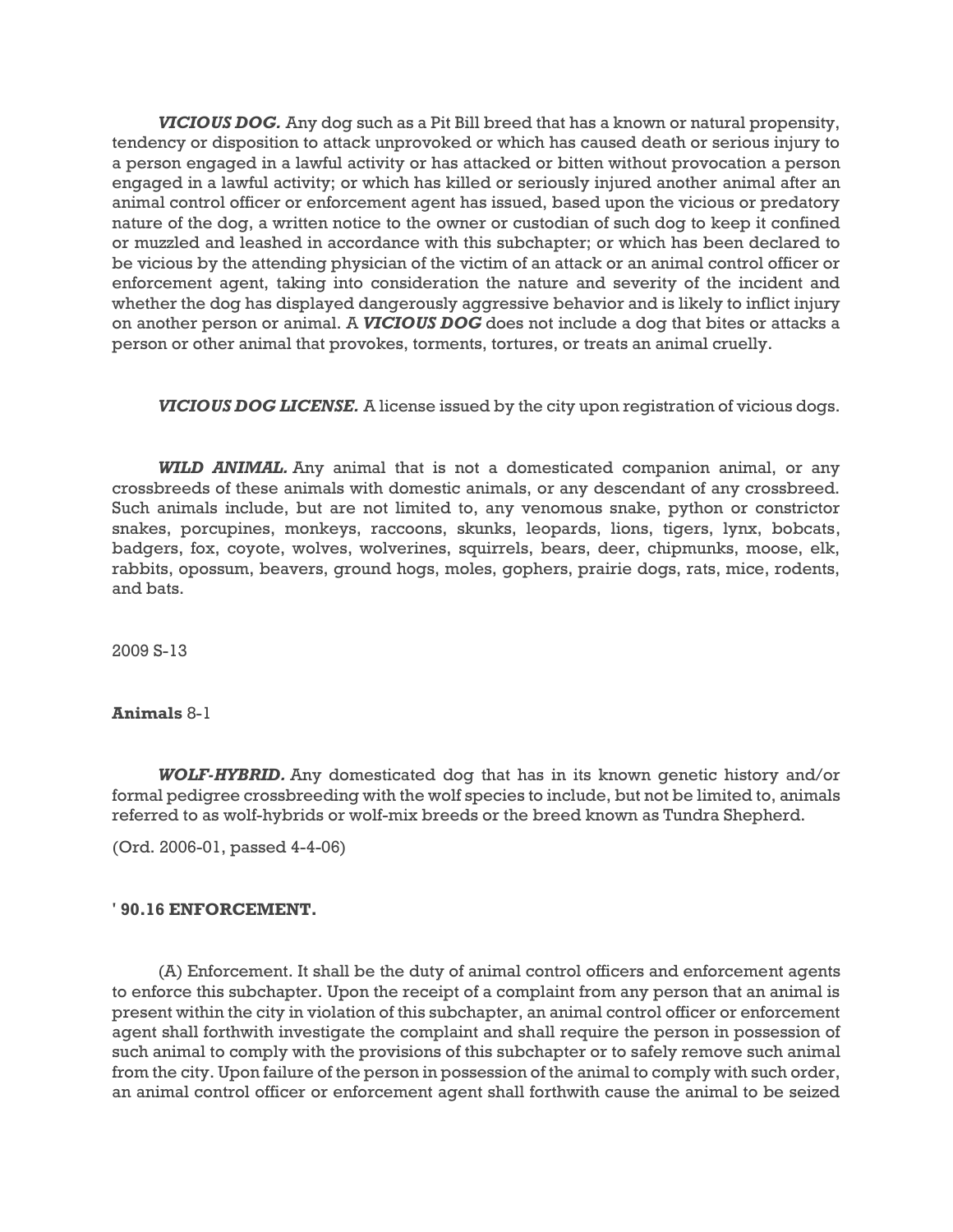and impounded. If such animal constitutes a serious threat of harm to humans, property or other animals, it may be rendered immobile by reasonable means or by the use of tranquilizers or other drugs, or if that is not safely possible, then such animal may be destroyed.

(B) Consultation. An animal control officer or enforcement agent, in investigating any person registering under this section or in the enforcement of this subchapter, is authorized to consult with and seek the advice of any individual, agency, organization, or society that may be able to provide information and advice concerning animals regulated hereby.

(Ord. 2006-01, passed 4-4-06) Penalty, see ' 90.99

### **' 90.17 APPLICABILITY OF STATE LAW.**

No person owning any animal shall violate any laws, rules, or regulations of the state applicable thereto. These state laws, rules, and regulations are included herein by reference. Where the provisions of the state regulations are less restrictive than the provisions of this subchapter, the latter shall govern.

(Ord. 2006-01, passed 4-4-06)

## **' 90.18 VICIOUS DOGS; RULES AND REGULATIONS.**

(A) (1) Registration, photographs, and proof of vaccination required. Every owner of a vicious dog (which includes Pit Bull dogs) in the city shall annually register the animal with the Code Enforcement Officer of the City of Russellville. This registration shall state the name, address, and telephone number of the person possessing the animal, the address where the animal is harbored, if different from the possessor=s address, completely identify the animal, including genus and species, his or her common name, gender, color, and other distinguishing physical characteristics, including size and weight. An owner of a vicious dog shall also submit two color photographs showing the color and approximate size of the animal with the registration and obtain from the city a vicious dog license. In the case of dogs or other animals required by law to be vaccinated for rabies, proof of rabies vaccination shall also be provided. Registration shall be completed for all animals that are located or kept within the territorial limits of the city for a period exceeding 24 hours. The registration period shall be for one year, and shall be renewable annually on the anniversary date of registration.

2009 S-13

## 8-2 **Russellville - General Regulations**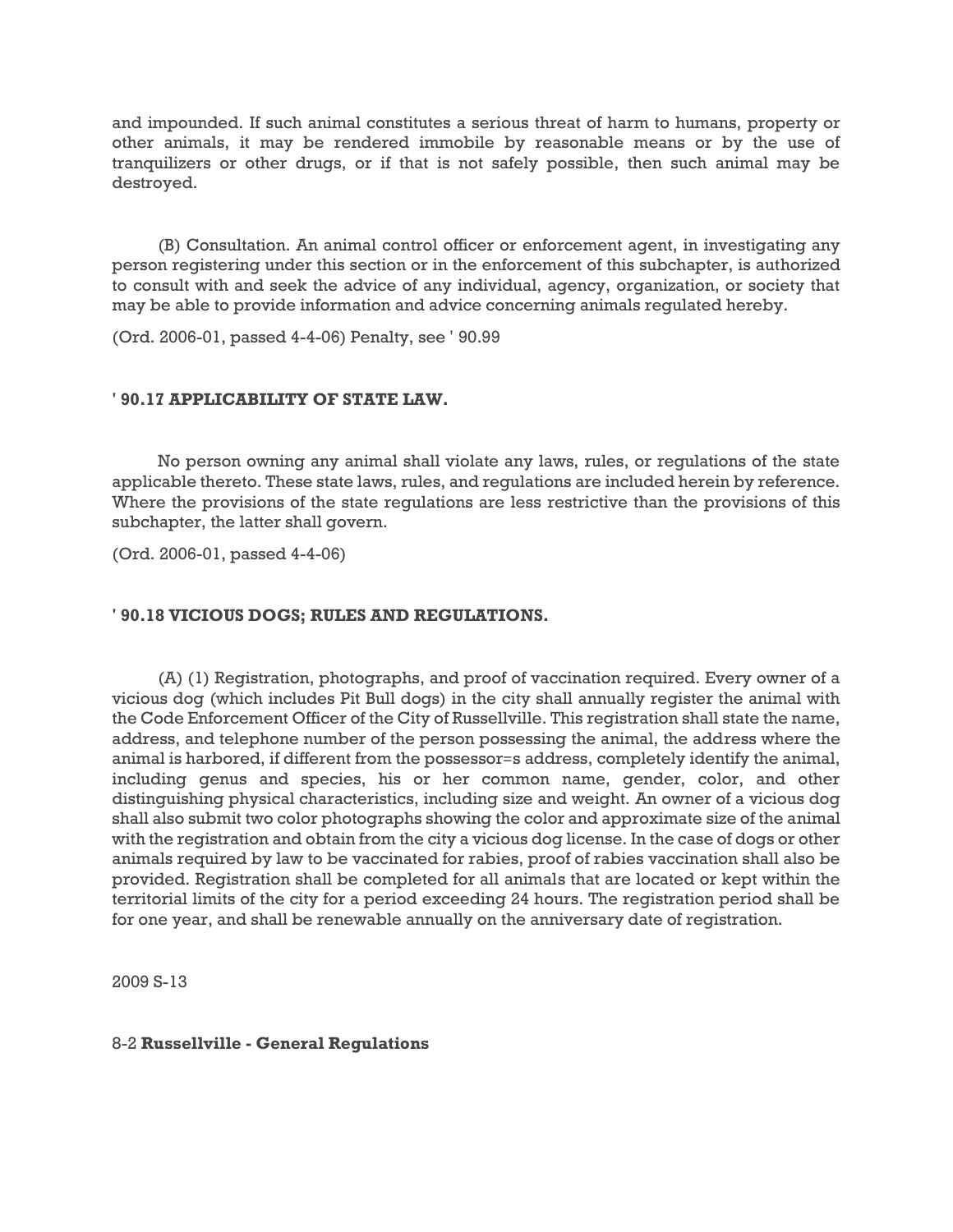(2) At the time the dog is registered, a tag shall be issued to the owner of the vicious dog. The tag shall be worn at all times by the dog to clearly and easily identity it as a vicious dog.

(3) Proof dog or animal has been spayed or neutered. Every owner of a vicious dog in the city shall submit with its initial registration written proof from a veterinarian that the animal has been spayed or neutered, or a written statement from the veterinarian why the animal cannot or should not be spayed or neutered.

(4) Insurance. An owner of a vicious dog must produce evidence that he or she has the ability to respond in damages up to and including the amount of \$300,000 for bodily injury to or death of any person or persons or for damage to property that may result from the ownership, keeping, or maintenance of such animal. Proof of financial responsibility may be in the form of a certificate of insurance, or in the form of a surety bond conditioned upon the payment of such damages. If such insurance or surety bond is changed, altered, or terminated after registration of the vicious dog, the owner of such animal shall provide evidence to the city of insurance or surety bond complying with the terms of this provision.

(5) Reporting requirements. Every owner of a vicious dog in the city is required to report the following information in writing to an animal control officer:

(a) The removal from the city or death of the animal;

(b) The birth of offspring of the animal;

(c) The new address of the animal if it is relocated within the corporate city limits; or

(d) When the animal is running at large, has been stolen, or has attacked a person or another animal.

(6) Failure to comply. It shall be unlawful for any owner of a vicious dog in the city to fail to comply with the requirements and conditions set forth in this subchapter. A vicious dog found to be in violation of this subchapter shall be subject to immediate seizure and impoundment. In addition, failure to comply with this subchapter will result in the automatic revocation of the license of such animal.

(B) Keeping and maintaining animals and vicious dogs within the city,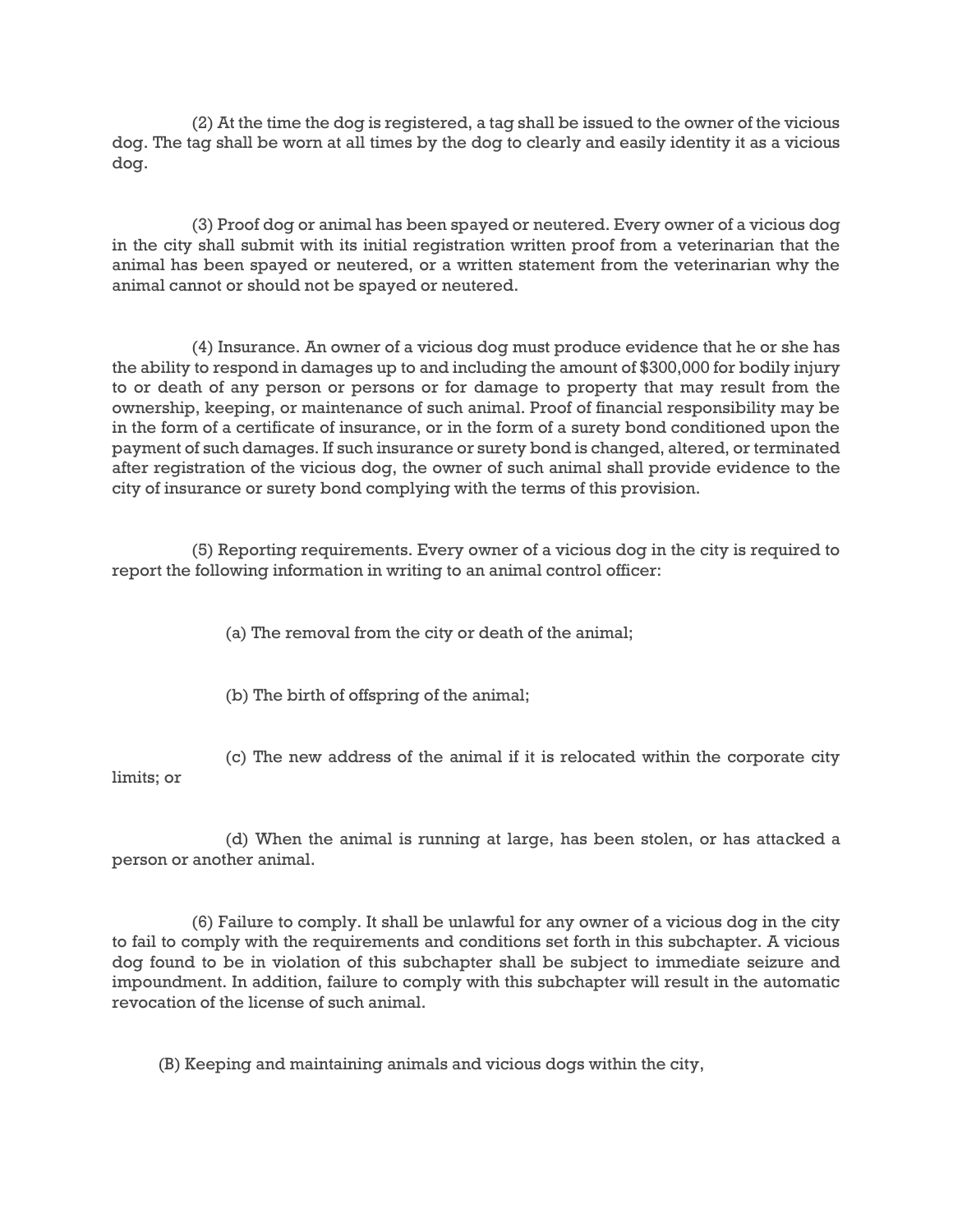(1) Manner of keeping dogs and animals. No person shall keep or maintain any dog or other animal in the city in such a manner so as to become a public nuisance or to disturb the peace, comfort, or health of any person residing within the city. The keeping of all animals within the city shall be subject to all pertinent regulations of the state and Logan County Health Department.

(2) Vicious dogs to be properly confined or leashed. The owner of a vicious dog shall:

(a) When a vicious dog is indoors, secure all means of egress so that the dog may not exit;

(b) Leash and muzzle. No person shall permit a vicious dog to go outside of its kennel, pen, or the owner=s property unless such animal is securely restrained with a leash or lead no longer than three feet in length and the leash or lead is physically controlled by a person 18 years of age or

2009 S-13

**Animals** 8-3

older who is in physical control of the leash. Such animals may not be leashed to inanimate objects such as trees, posts, buildings, and the like. In addition, all such animals on a leash or lead outside of the animal=s kennel, pen, or the owner=s residence must be muzzled by a muzzling device sufficient to prevent the animal from biting persons or other animals.

(c) Chains and tethers. It is prohibited to exclusively restrain a dog or puppy by a fixed-point chain or tether without adequate food and water.

(d) Confinement. All vicious dogs shall be securely confined indoors or in a securely enclosed and locked pen or kennel, except when leashed and muzzled, as provided above in this division (B)(2). Such pen, kennel, or structure must have secure sides and a secure top attached to its sides. A fenced-in yard by itself is insufficient to meet this standard. All structures used to confine such animals must be locked with a key or combination lock when such animals are within the structure. Such structure must have a secure bottom or floor attached to the sides of the pen, or the sides of the pen must be embedded in the ground to a depth of no less than two feet. All structures erected to house such animals must comply with all zoning and building regulations, and all such structures must be adequately lighted, ventilated, and be of appropriate size to allow the animal confined therein to move around, and must be kept in a clean and sanitary condition. The house or shelter for the animal shall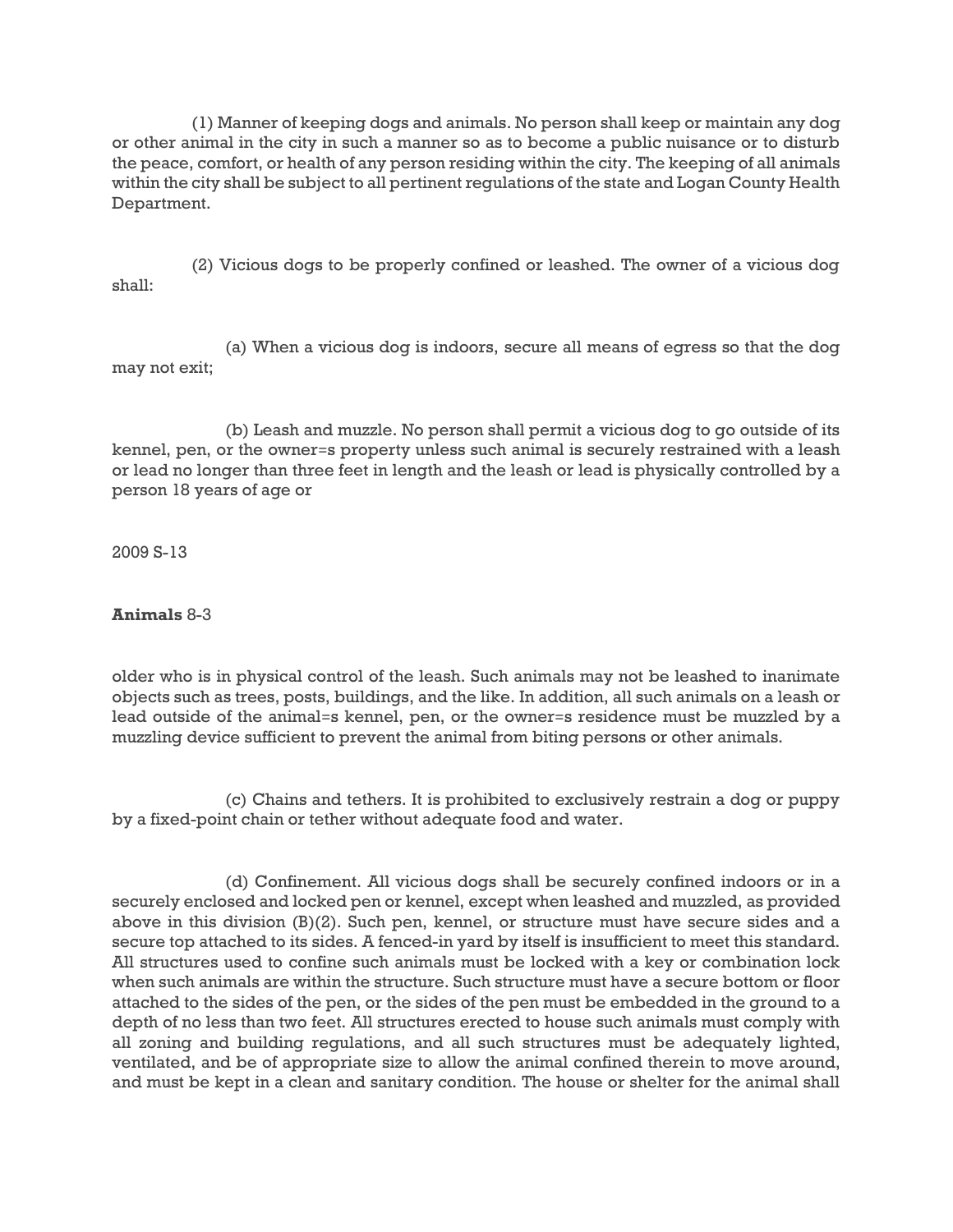be totally enclosed within the confinement structure. When being transported, the animal must be muzzled or caged.

1. Signs. All owners of vicious dogs shall display on the kennel or pen and also in a prominent place on the premises a sign easily read by the public from adjoining public roads or streets using a sign stating the presence of a vicious dog by both symbol and words.

2. Inspection. All owners of vicious dogs shall allow animal control officers and enforcement agents the freedom to inspect the area as necessary to assure that the health and safety needs of the animals and the public are being met.

(C) Conditions precedent to vicious dogs being permitted to remain within the city=s territorial limits. Vicious dogs shall not be permitted to remain within the city=s territorial limits unless all of the following conditions are met:

(1) The animal is properly registered in the city;

(2) The animal is at all times kept or maintained in a safe manner and that it is at all times confined securely so that the keeping of such animal will not constitute a danger to human life or personal property;

(3) Adequate safeguards are made to prevent unauthorized access to such animal;

(4) The health or well being of the animal is not in any way endangered by the manner of keeping or confinement;

(5) Keeping of such animal does not constitute a public nuisance and will not harm the surrounding neighborhood or disturb the peace and quiet of the surrounding neighborhood;

(6) Keeping of such animal will not create or cause offensive odors or constitute a danger to public health;

(7) The quarters in which such animal is kept or confined is adequately lighted and ventilated and are so constructed that it may be kept in a clean and sanitary condition.

2009 S-13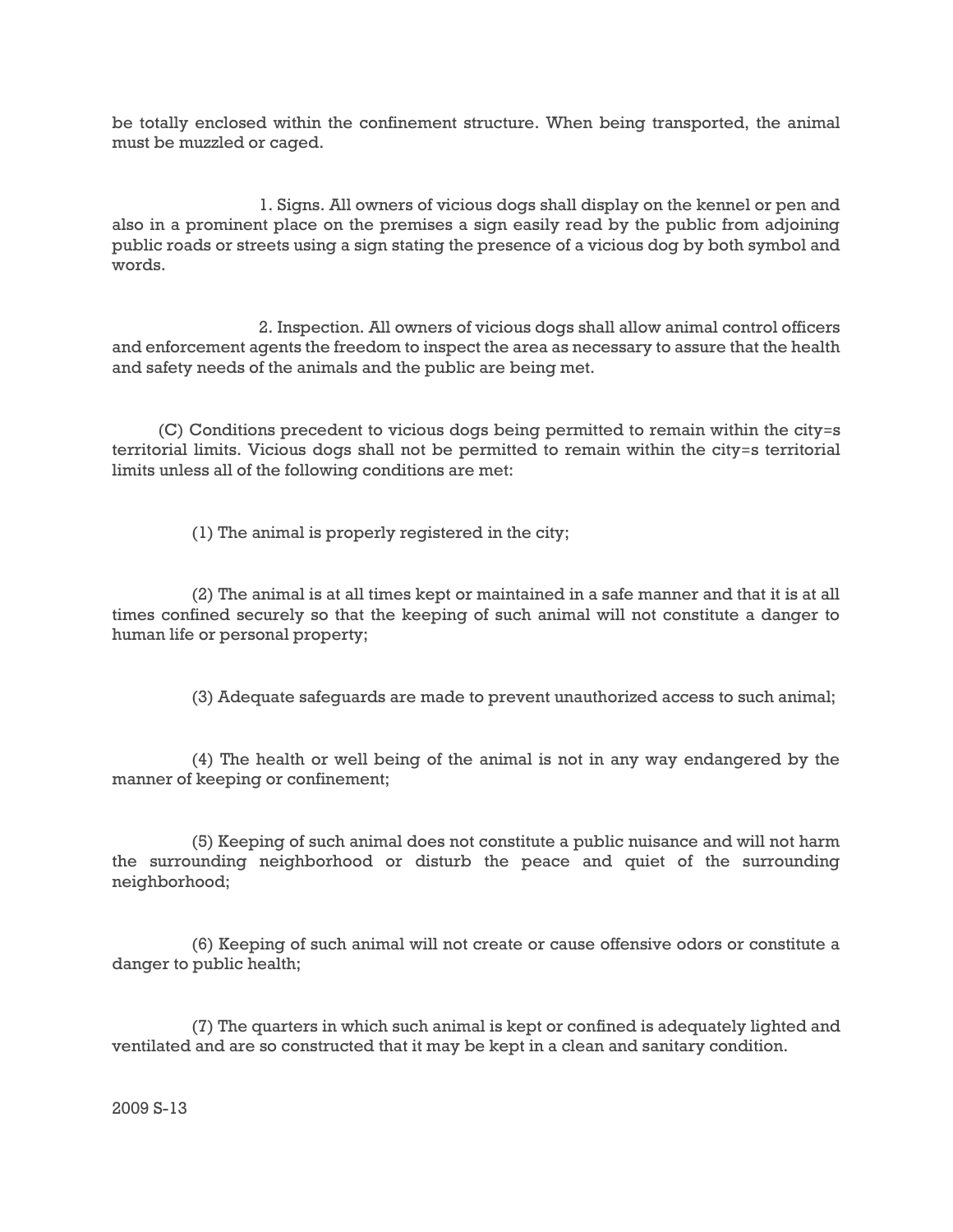### 8-4 **Russellville - General Regulations**

(D) Police dog exclusion. It is not the intent of this subchapter to prohibit the City of Russellville Police Department, Logan County Sheriff, or other law enforcement agency from using any trained dog that may attack on command, provided that each such dog must be in the presence of its handler or confined at all times in accordance with the policy of such law enforcement agency policy.

(E) Miscellaneous exclusions. The provisions of this section shall not apply to the keeping of vicious dogs in the following cases:

(1) Keeping of such animals in zoos, bona fide educational or medical institutions, museums, or any other place where they are kept as live specimens for the public to view, or for the purpose of instruction, study, or medicinal uses;

(2) Keeping of such animals for exhibition to the public of such animals by a circus, carnival, or other exhibit or show;

(3) Keeping of such animals in a bona fide licensed veterinary hospital for treatment or study.

(Ord. 2006-01, passed 4-4-06) Penalty, see ' 90.99

## **' 90.19 HARBORING FOWL.**

(A) Subject to the city=s zoning regulations, no person shall own in the city any chicken, duck, guinea, goose, pigeon, or dove, or any species of fowl of the avian or aquatic family for commercial purposes, within 100 feet of any residence therein.

(B) No person shall permit any such chicken, duck, guinea, goose, dove, pigeon, or any fowl of the avian or aquatic family to run or be at large within the city. However, the provisions of this section shall not apply to any fowl confined in coops at market places or stores where the fowl is sold for food, except that any fowl kept for sale shall not be permitted to run at large at the place where the fowl is kept for sale, or the owning of pigeons and birds of prey for the purposes of falconry.

(Ord. 2006-01, passed 4-4-06) Penalty, see ' 90.99

## **' 90.20 SANITARY CONDITIONS REQUIRED.**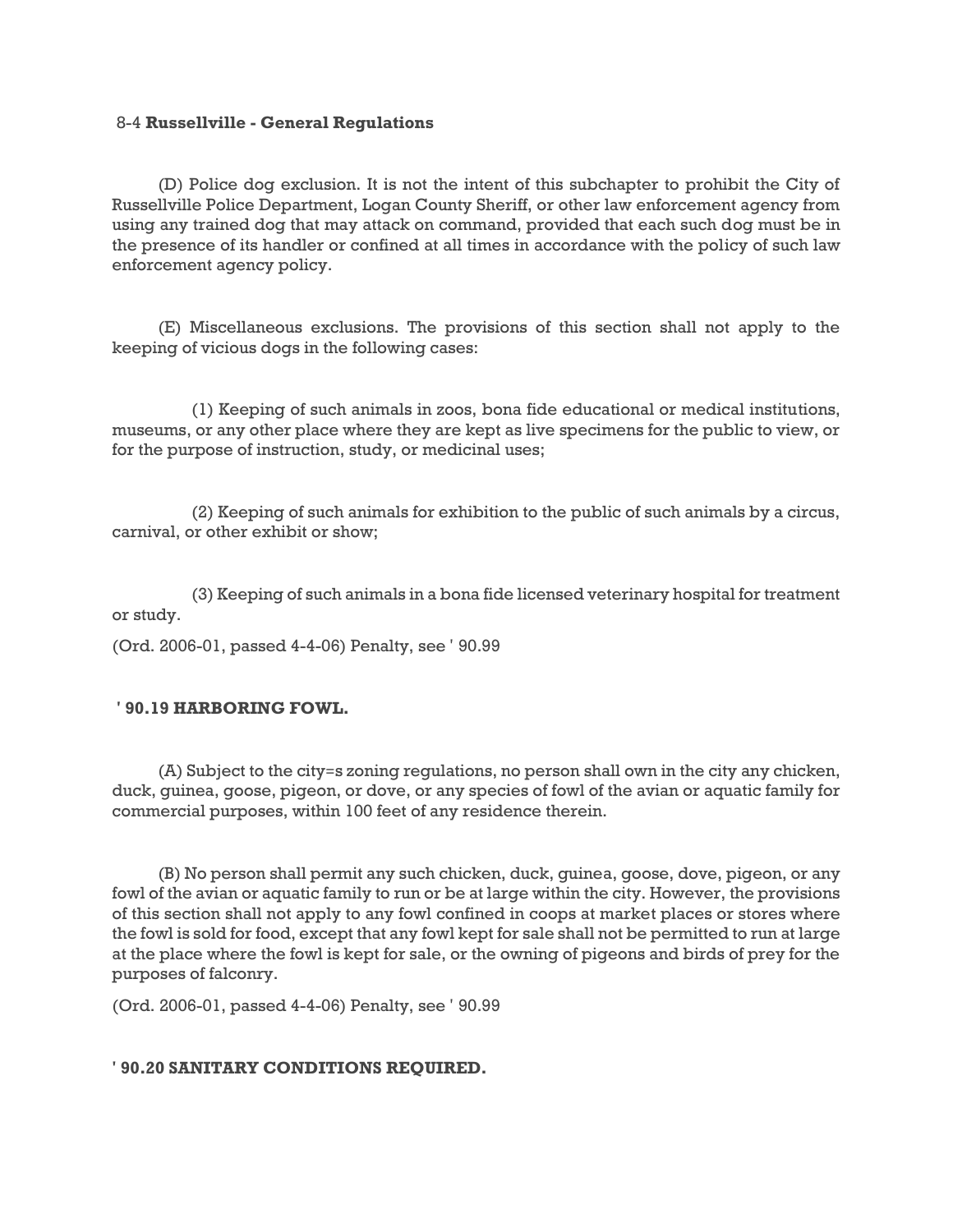(A) Unless a local zoning ordinance is to the contrary, no person shall be permitted in an area zoned residential to raise poultry or animals for commercial purposes. All persons raising poultry or animals within the city, whether for commercial purposes or otherwise, shall be required to keep them at all times in a clean and sanitary condition and free from obnoxious odors.

(B) The premises upon which fowl, rodents, cattle, horses, sheep, or goats are kept shall always be sanitary and subject to inspection and regulation by the animal control officer.

(Ord. 2006-01, passed 4-4-06) Penalty, see ' 90.99

## **' 90.21 WILD ANIMALS AND EXOTIC ANIMALS PROHIBITED.**

No person shall own wild animal(s) and/or exotic animal(s) within the jurisdictional boundaries of the city. This prohibition does not apply to zoological parks, properly licensed transient animal

2009 S-13

## **Animals** 8-5

exhibits, circuses, licensed veterinarians or licensed caregivers to wild animals, or persons owning birds of prey in compliance with all state and federal regulations.

(Ord. 2006-01, passed 4-4-06) Penalty, see ' 90.99

## **' 90.22 BREEDING VICIOUS DOGS, EXOTIC AND WILD ANIMALS.**

The breeding of vicious dogs, exotic animals, and wild animals within the boundaries of the city is strictly prohibited and enforcement agents may impound such animals when they are pregnant or impound any litter these animals may produce. This prohibition shall not apply to person(s) owning and/or breeding birds of prey for the purpose of falconry in compliance with all state and federal regulations.

(Ord. 2006-01, passed 4-4-06) Penalty, see ' 90.99

### **' 90.23 ANIMAL CARCASSES.**

(A) The body or part of any animal to be used for human food shall not be transported through any streets, unless it is covered so as to protect it from insects, animals, dust, and dirt.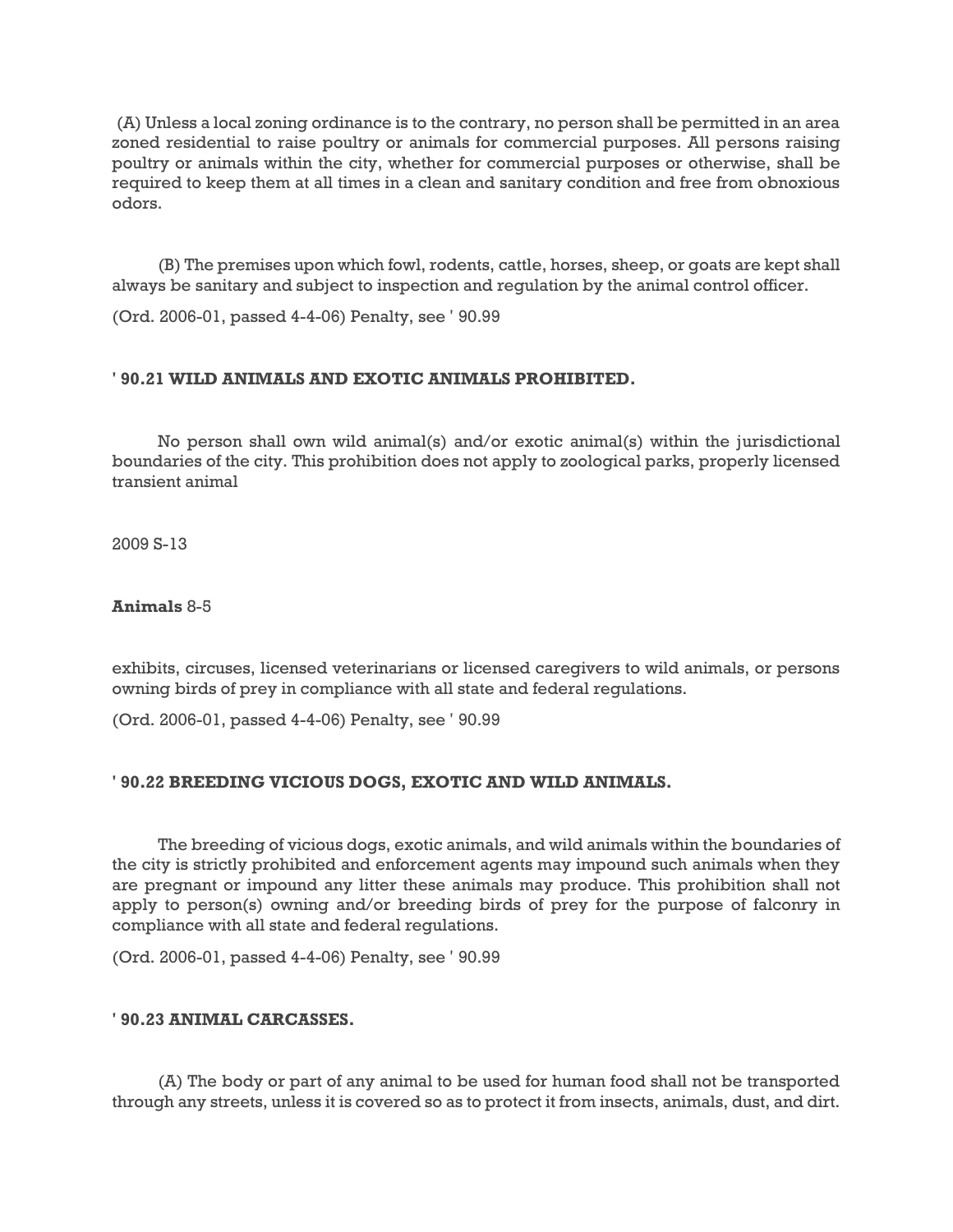(B) No person shall permit any dead horse, cow, sheep, or other animal carcass to remain within the city longer than a reasonable time for removing or burying the animal carcass.

(C) When a dead animal is found in the city, the owner shall promptly and properly bury the animal when notified to do so by an animal control officer or enforcement agent. Where the owner is unknown or neglects or refuses, an animal control officer or enforcement agent, or their designee, shall bury the animal.

(Ord. 2006-01, passed 4-4-06) Penalty, see ' 90.99

### **' 90.24 INJURING OR POISONING ANIMALS.**

(A) Any person who accidentally or otherwise strikes an animal with an auto and injures it shall contact the Police Department or animal control officer regarding the injured animal.

(B) No person shall willfully or negligently poison any animal.

(Ord. 2006-01, passed 4-4-06) Penalty, see ' 90.99

#### **' 90.25 DISEASED ANIMALS.**

(A) Every person owning or having any animal under his or her charge within the city which he or she knows or suspects has been affected by any communicable or infectious disease, including but not limited to glanders or anthrax, shall isolate the animal from other animals and shall immediately report the existence or suspected existence of the disease to an animal control officer or enforcement agent.

(B) The animal control officer or enforcement agent is authorized, on the evidence of a veterinary surgeon or three disinterested witnesses, that any animal is incurably injured or diseased, to kill, or order the animal to be killed at once.

(Ord. 2006-01, passed 4-4-06) Penalty, see ' 90.99

2009 S-13

#### 8-6 **Russellville - General Regulations**

**' 90.26 FASTENING ANIMALS TO TREES; IMPOUNDMENT.**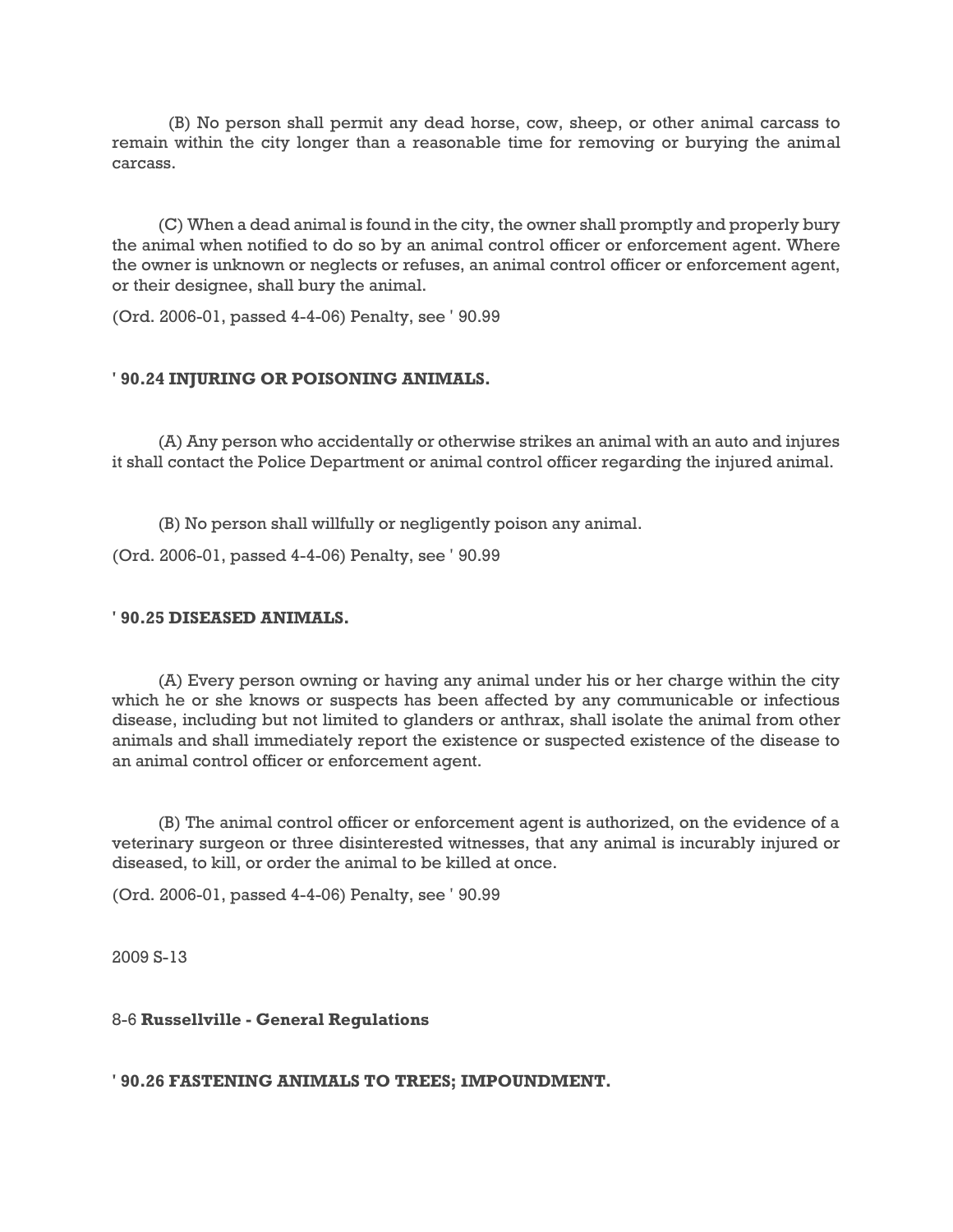(A) No person shall at any time fasten any horse or other animal to or around any hydrant, pole, shade tree, or other inanimate object on any street or public ground. Any enforcement agent may impound the animal so fastened until any penalty as may be provided and any expenses reasonably incurred in keeping and caring for the animal are paid. If the fine and charges are not paid within seven days, the animal shall be deemed a stray and treated as provided for in ' 90.35. This section shall not apply to horses participating in the annual Tobacco and Heritage Festival, or other similar city-sanctioned events.

(B) Any person who finds an animal on his or her property to his or her injury or annoyance may:

(1) Defend or protect himself against trespassing animals;

(2) Remove the animal to the Logan County Humane Society; or

(3) Retain possession of the animal and, as soon as possible, notify the Logan County Humane Society or the city animal control officer of this custody, giving a description of the animal and the owner=s name, if known.

(Ord. 2006-01, passed 4-4-06) Penalty, see ' 90.99

## **' 90.27 DEPOSITING ANIMAL REFUSE IN PUBLIC PLACES.**

No person shall deposit any dead animal matter, offal, or any solid refuse animal matter in any sewer, watercourse, vacant lot, or pond in the city. The depositing of the refuse animal matter in any such place is declared a public nuisance.

(Ord. 2006-01, passed 4-4-06) Penalty, see ' 90.99

## **' 90.28 MINIMUM AREA LIMITATIONS.**

(A) No animal shall be kept on any lot or parcel of land within the city consisting of less than 10,000 square feet in area.

(B) The provisions of division (A) above shall not apply to the keeping of:

(1) Small household pets, including but not be limited, to dogs and cats; or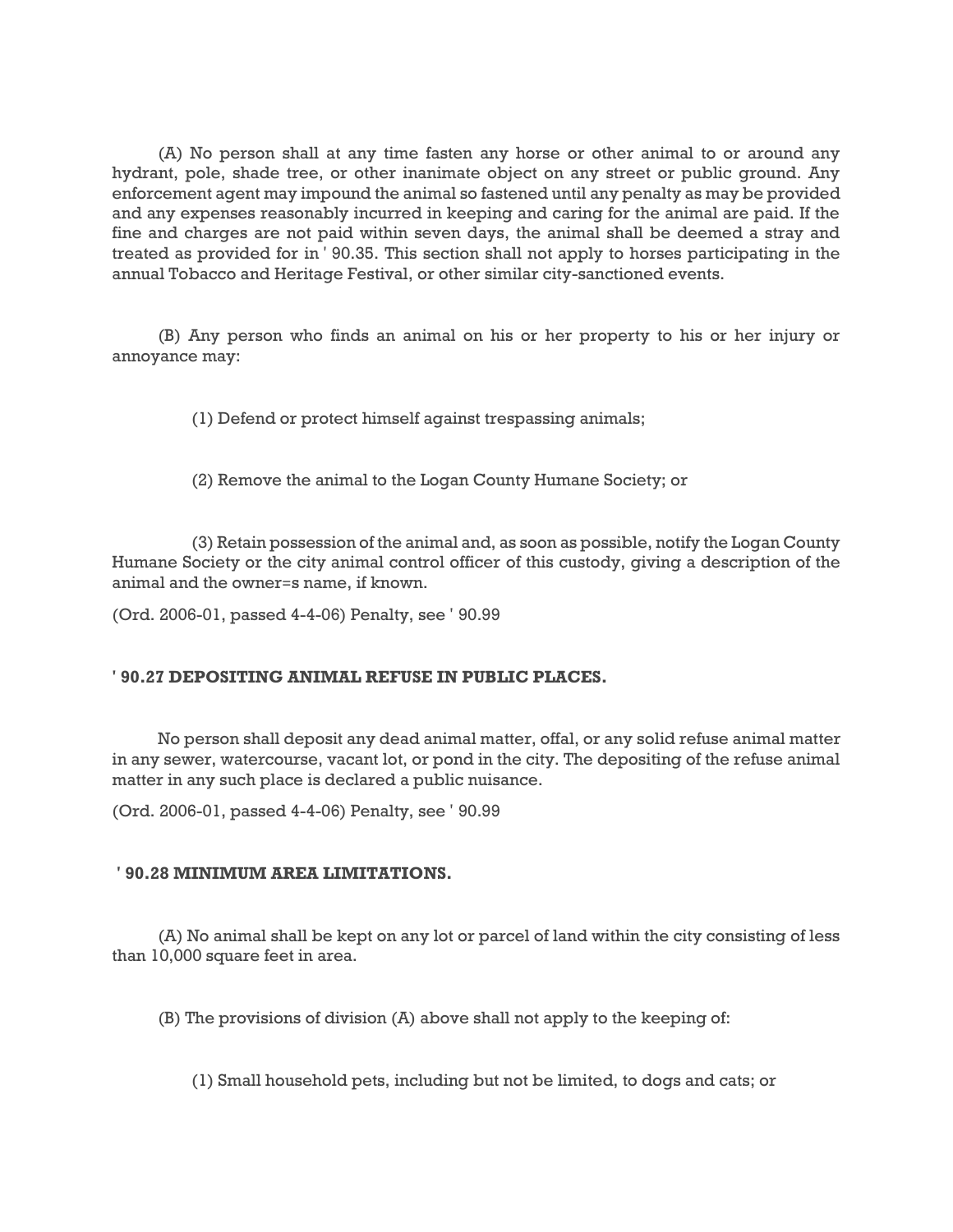(2) Animals for commercial purposes, where such use is lawful under the city zoning code.

(Ord. 2006-01, passed 4-4-06) Penalty, see ' 90.99

### **' 90.29 ANIMALS AT LARGE; IMPOUNDING.**

(A) The owner of any dog or animal shall keep the dog or animal confined to the premises and property of the owner and shall not allow the dog or animal to run at large, except as provided in this subchapter.

2009 S-13

### **Animals** 8-7

(B) No owner of a dog or other animal shall permit or allow the dog to run or be at large, as defined in ' 90.15, or to go about or on the premises or property of any other person within the city without the permission of the other person.

(C) No owner of any cattle, horse, mule, swine, sheep, goat, geese, ducks, chickens, or any other animal shall allow these animals to run at large within the city. Herding any such animals or tying it for grazing in any street or other public place shall be deemed running at large within the meaning of this section. To permit any running at large is declared to be a public nuisance and dangerous to the public health and safety.

(D) No operator or owner of a meat packing plant or slaughter house or any other facility that receives animals for butchering shall permit these animals the opportunity to escape from the facility. Any owner or operator of such a facility shall cause to be constructed at the facility adequate fences and enclosures and shall supervise the loading or unloading of animals from vehicles to assure that no animals escape from the facility.

(E) Any animal let or permitted to run at large in violation of this section shall be impounded at the owner=s expense until the penalty for the violation, any impoundment charges, and any other charges required by this subchapter are paid.

(F) Any animal control officer, enforcement agent, or other officer designated by the city is authorized to capture and impound any animal found at large in accordance with this chapter.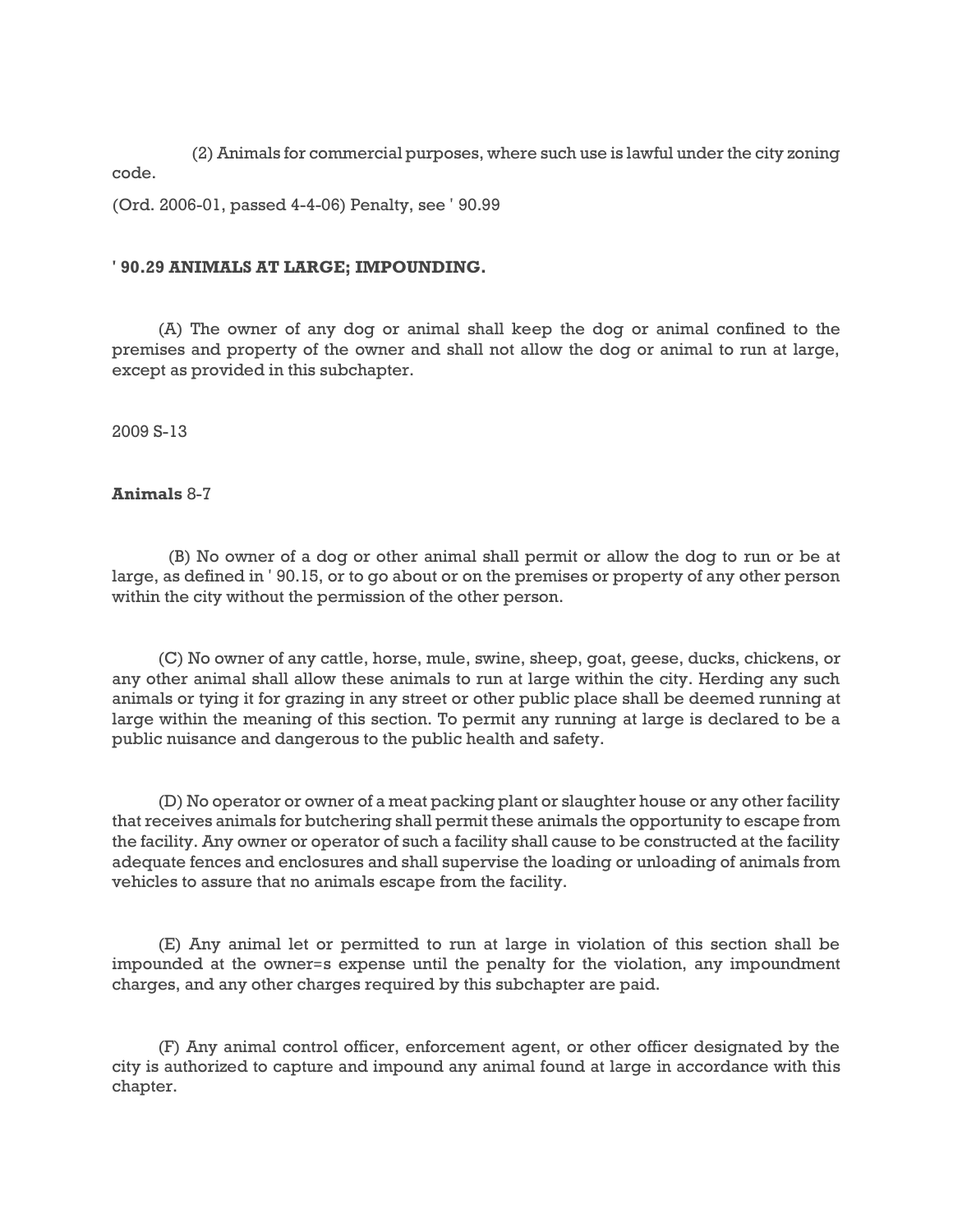(Ord. 2006-01, passed 4-4-06) Penalty, see ' 90.99

## **' 90.30 PLACE OF IMPOUNDMENT.**

(A) Any dog or animal seized or captured pursuant to this subchapter may be impounded at the Logan County Humane Society.

(B) The city may by resolution enter into a contract with any other Humane Society in the city, county or state, or other similar association, not organized for pecuniary profit as pound keeper, for the collection, keeping for redemption, and destruction of all animals found in the city and impounded in accordance with the provisions of this subchapter.

(C) The animal control officer or enforcement agent may seize and take into custody and impound, or cause to be taken into custody and impounded the following:

(1) Any dog or animal off the premises of the owner which official or his or her agent have reason to believe is a stray dog;

(2) Any female dog in heat off the premises of the owner;

(3) Any dog or animal that is permitted to run at large within the city contrary to ' 90.29; and

(4) Any vicious dog found to be in violation of ' 90.18(A) or (B).

(Ord. 2006-01, passed 4-4-06) Penalty, see ' 90.99

2009 S-13

# 8-8 **Russellville - General Regulations**

#### **' 90.31 DISPOSITION OF UNREDEEMED ANIMALS.**

When a dog or animal has been impounded and has not been redeemed by his or her owner, the Logan County Humane Society, or any person authorized under ' 90.30 to do so, may cause the dog or animal to be sold or destroyed in a humane manner.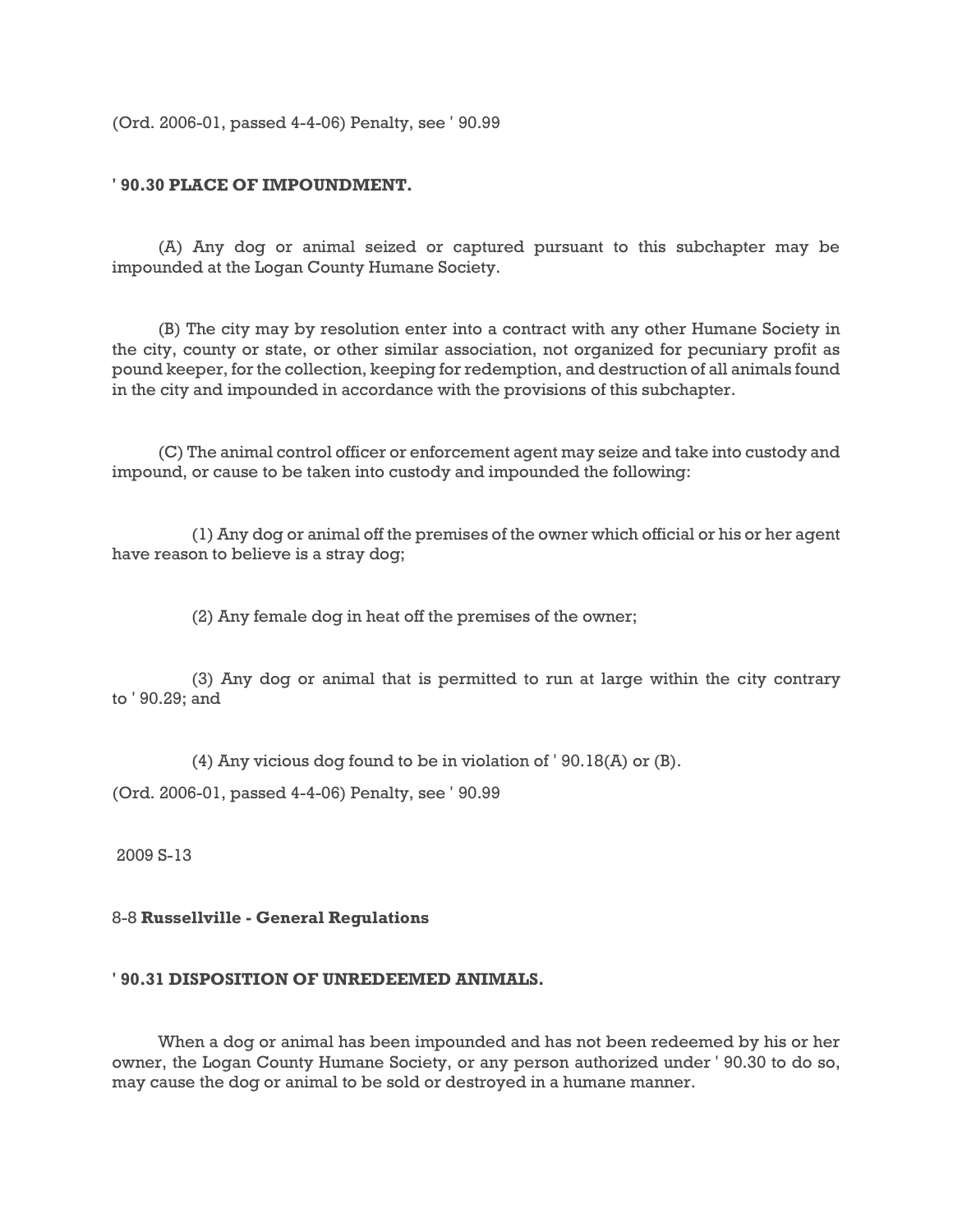(Ord. 2006-01, passed 4-4-06) Penalty, see ' 90.99

### **' 90.32 INTERFERENCE WITH IMPOUNDING OF ANIMALS.**

No person shall willfully prevent or obstruct the impounding of any animal violating any of the provisions of this subchapter, or shall take any animal out of the Logan County Humane Society without the consent of the person in charge of the facility, or shall knowingly impound or attempt to impound any animal not legally liable to impoundment.

(Ord. 2006-01, passed 4-4-06) Penalty, see ' 90.99

### **' 90.33 VICIOUS DOG REGISTRATION AND REGULATIONS.**

(A) All vicious dogs, six months of age or older, owned, kept, harbored, or maintained in the city shall be licensed and registered with the city.

(B) Licenses shall be issued by the city Code Enforcement Officer upon submittal of application, proof of insurance as provided in ' 90.18(A)(3).

(C) The owner shall state at the time the application is made for the license, upon forms provided for such purpose by the city Code Enforcement Officer, the owner=s name and address and the name, breed, color, and sex of each vicious dog owned or kept by him or her and provide proof of rabies vaccination.

(D) Upon receipt of the properly executed application(s), proof of insurance and payment of the license fee, the city shall issue to the owner a license certificate for each vicious dog so licensed.

(E) A vicious dog license shall not be transferable from one dog to another and no refunds shall be made on any license fee because of death of the vicious dog or the owner leaving the city before the expiration of the license period.

(F) If there is a change of owners of a vicious dog during the license period, the new owner may have the current registration transferred to his or her name upon payment of a transfer fee of \$1 and proof of insurance.

(G) The registration and license period provided for herein shall be on an annual basis with each license to be renewed on anniversary date of issue.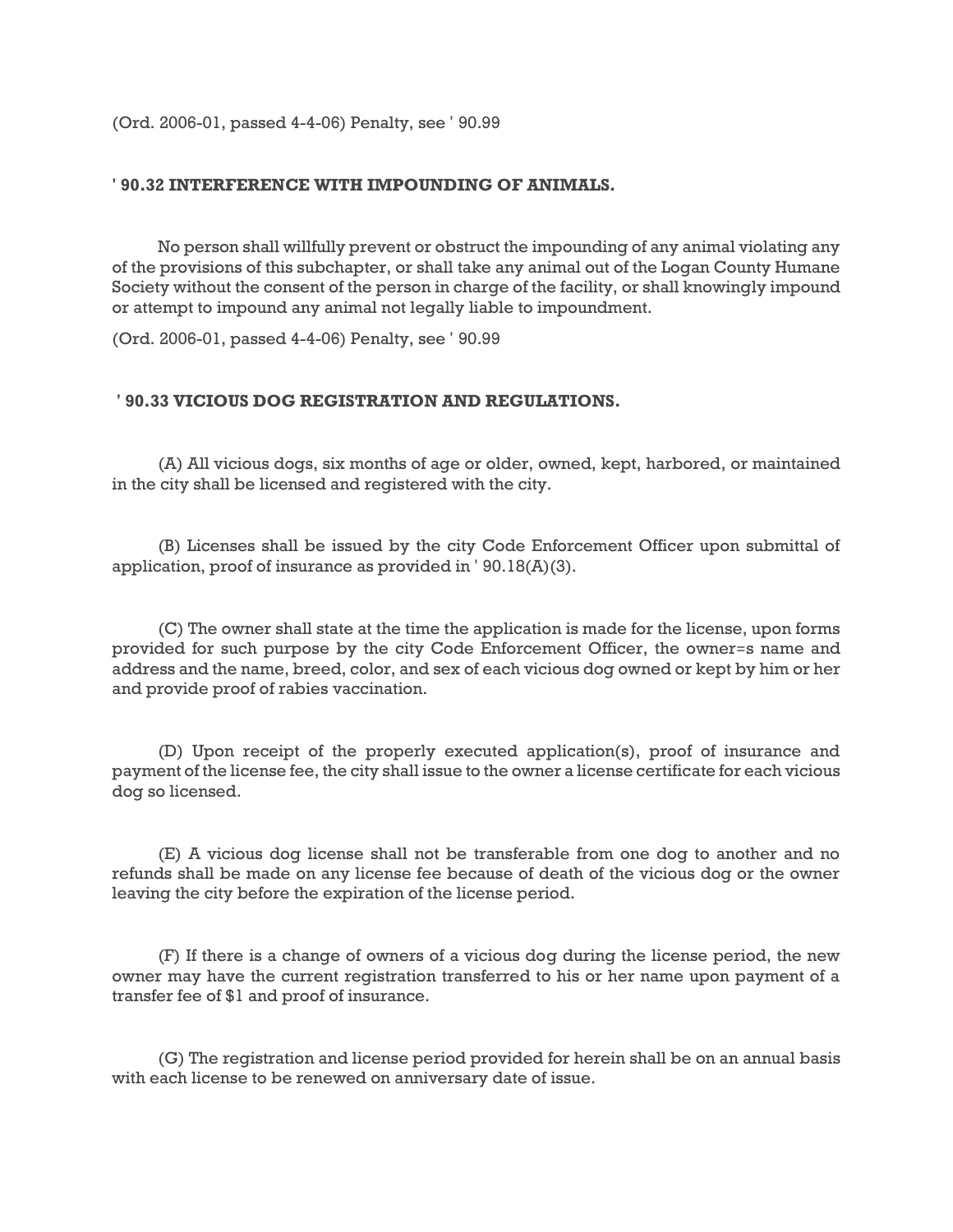(H) The provisions of this subchapter shall not apply to dogs brought into the city for the purpose of participating in any bona fide dog show, or to Aseeing eye@ dogs properly trained to assist blind persons when the dogs are actually being used by blind persons for the purpose of aiding them in going from place to place.

(I) All vicious dogs that are brought into the city, except as provided in (H) above, shall be registered and licensed as herein provided if the animals remain in the city for more than 24 hours.

2009 S-13

## **Animals** 8-9

(J) The licensing and registration herein required shall be in addition to all licenses, registrations, and vaccination requirements of the state or county by law or regulation.

(K) Any vicious dog whose owner does not possess a vicious dog license as herein required shall prima facie evidence that the dog is unlicensed and unregistered, and in any proceeding under this subchapter, the burden of proof of the fact that a dog has been licensed and registered shall be on the owner of the dog.

(Ord. 2006-01, passed 4-4-06)

## **' 90.34 ANIMAL CONTROL OFFICER OR ENFORCEMENT AGENT TO TAKE POSSESSION; ENTRY ON PRIVATE PROPERTY.**

(A) Any vicious dog found at large within the city and whose owner is not readily ascertainable, or any dog or animal found in violation of the provisions of this subchapter may be taken into custody by an animal control officer or enforcement agent.

(B) An animal control officer or enforcement agent shall have specific authority to enter upon private property for the purpose of inspecting or checking vicious dogs to determine if they are properly licensed by the city, or for taking into custody any unlicensed vicious dog found at large within the city, or any vicious dog found upon the property of another, other than the owner of the vicious dog.

(C) An animal control officer or enforcement agent may use any reasonable means and force necessary to take control and possession of vicious dogs and animals violating this subchapter, including, but not limited to, using tranquilizer guns or devices. An animal control officer or enforcement agent shall not be liable, either civilly or criminally, for dogs or animals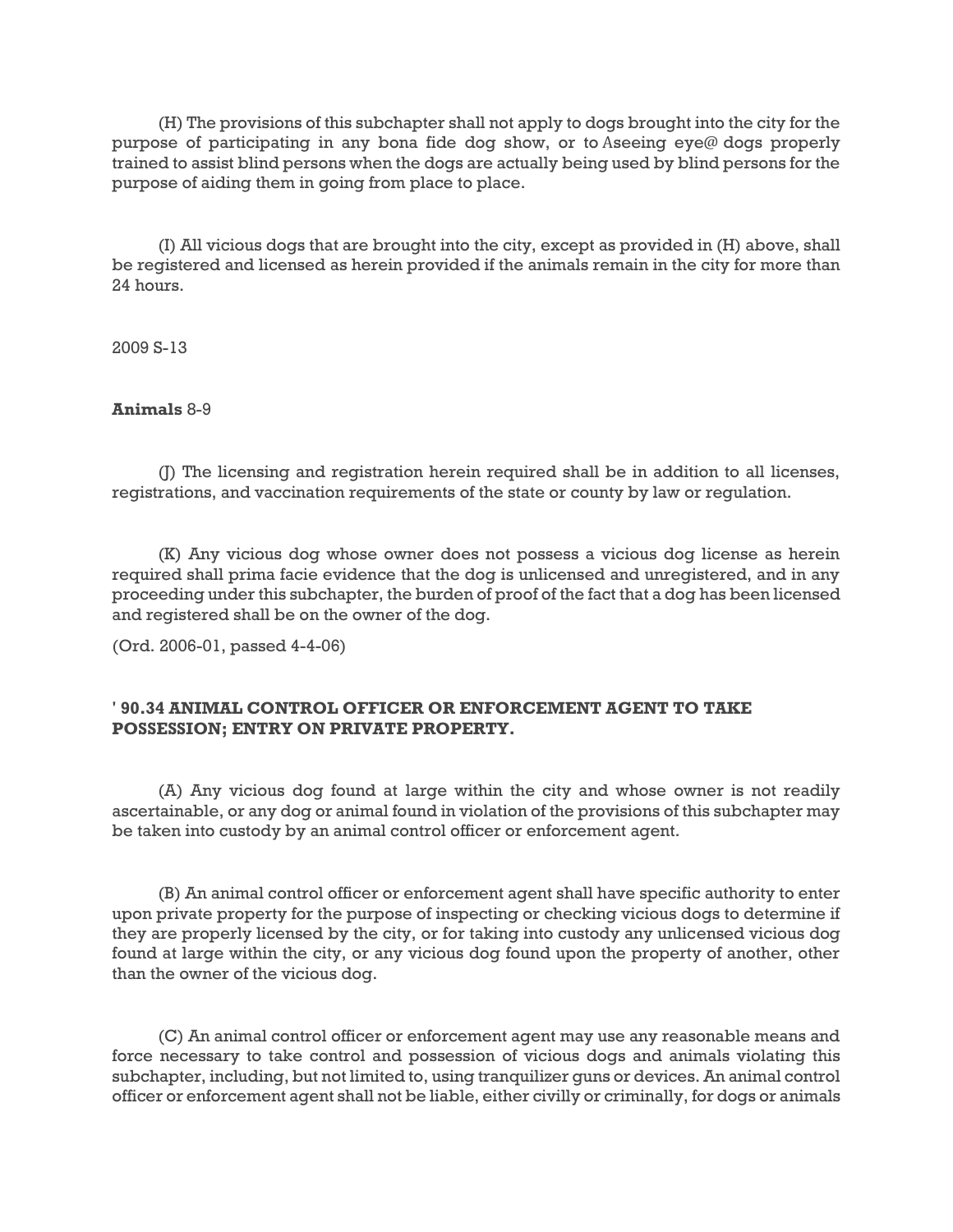that are unintentionally injured or killed in the process of taking control or possession of the animals as provided herein.

(Ord. 2006-01, passed 4-4-06)

#### **' 90.35 IMPOUNDING.**

(A) All vicious dogs and animals taken into custody by an animal control officer or enforcement agent, as provided in ' 90.34, shall be impounded at the Logan County Humane Society, except as provided in division (B) below.

(B) If the vicious dog is found on the premises of its owner, but is unlicensed by the city or state or at large, the Code Enforcement Officer, animal control officer or enforcement agent may, in his or her discretion, not impound the dog, but in lieu thereof, issue a notice of violation and/or a citation on a form provided by the Code Enforcement Board of the City of Russellville to the owner for owning an unlicensed vicious dog or animal and/or permitting the dog or animal to be at-large.

(C) All dogs and animals impounded shall be handled or disposed of by state law, as provided by KRS Chapter 258 and ' 90.31.

(D) No dog or animal impounded by an animal control officer or enforcement agent shall be released to its owner without authority from the City of Russellville Code Enforcement Officer, or the Mayor.

2009 S-13

#### 8-10 **Russellville - General Regulations**

(E) If, by a license tag or other means, the owner of an impounded animal can be identified, the animal control officer, or enforcement agent shall immediately, upon impoundment, notify the owner by telephone or mail. An owner reclaiming an impounded dog or animal shall pay the required fee imposed by the Logan County Humane Society or other impounding authority and shall comply with any other requirements of the Logan County Humane Society or this subchapter before the dog or animal can be released, including but not limited to, the spaying and neutering of a vicious dog.

(F) Any dog or animal seized by an animal control officer or enforcement agent shall be impounded for a minimum five days, and if not claimed by the owner by such time, shall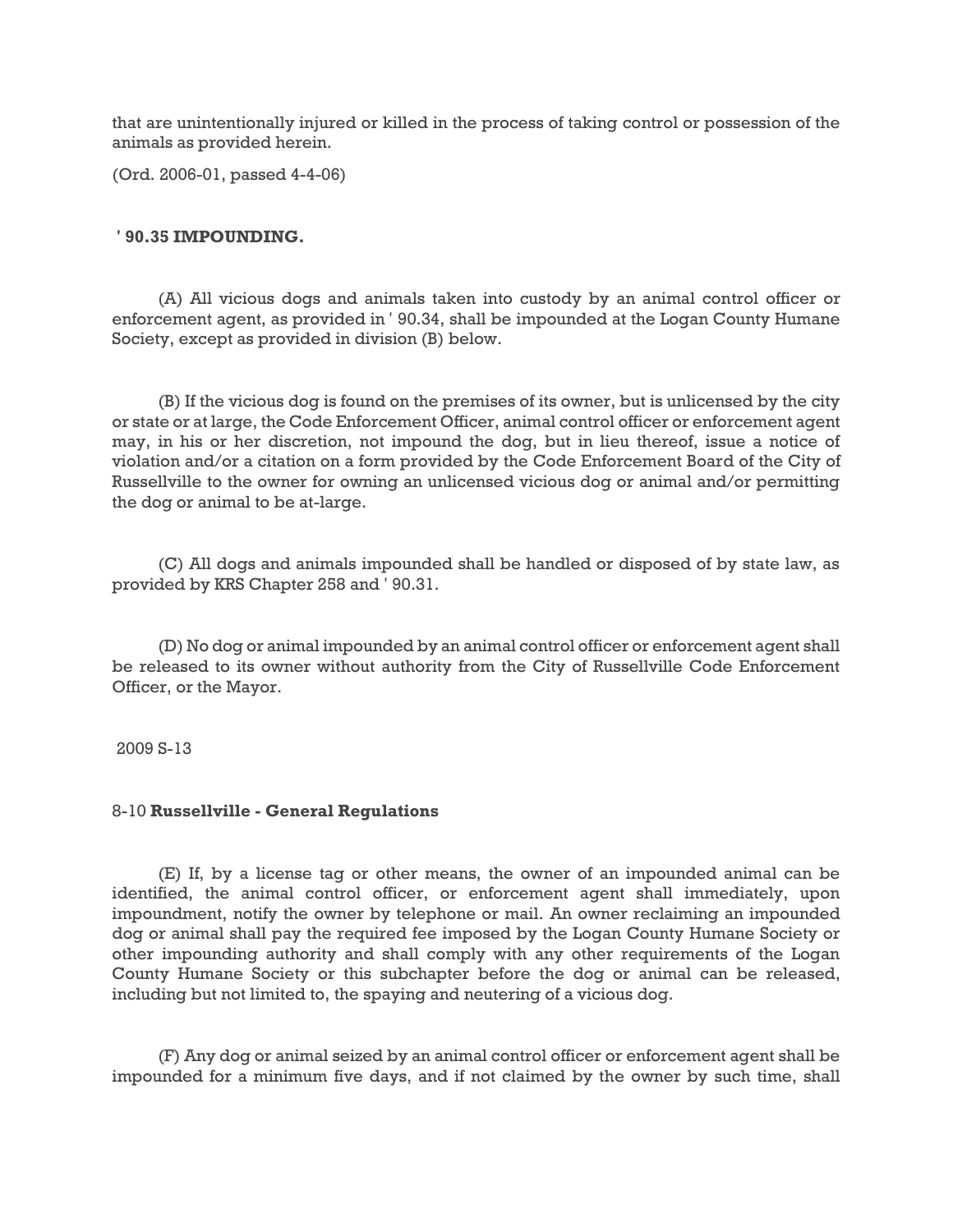become the property of the Logan County Humane Society. Such animal may be placed for adoption in a suitable home or humanely euthanized.

(Ord. 2006-01, passed 4-4-06) Penalty, see ' 90.99

## **' 90.36 INTERFERENCE WITH ANIMAL CONTROL OFFICER OR ENFORCEMENT AGENT.**

It shall be unlawful for any person to interfere with, molest, hinder, or prevent an animal control officer or enforcement agent of this city in the discharge of his or her duties as prescribed in this subchapter.

(Ord. 2006-01, passed 4-4-06) Penalty, see ' 90.99

### **' 90.37 STRAY DOGS.**

Any person who picks up a stray dog shall immediately notify and turn the dog over to the Logan County Humane Society or animal control officer. No person shall harbor or hold for reward or procure a license for a dog which has strayed upon his or her premises or which has been picked up on a public street, highway, or other public place unaccompanied by its owner or other person, or which has been stolen from its owner.

(Ord. 2006-01, passed 4-4-06) Penalty, see ' 90.99

### **' 90.38 FEMALE DOGS IN HEAT.**

Female dogs in heat found running at large shall be seized and impounded, and shall not be released except on approval of an animal control officer and payment of the required fees to the Logan County Humane Society.

(Ord. 2006-01, passed 4-4-06) Penalty, see ' 90.99

### **' 90.39 DOGS AND ANIMALS THAT HAVE ATTACKED OR BITTEN.**

(A) An animal control officer, or enforcement agent may serve notice upon the owner or person in charge of a dog or other animal which has attacked or bitten a person, to confine the animal at the expense of the owner or person in charge of it upon the premises of the owner or person in charge or at some other place designated in the notice, for at least ten days after the animal has attacked or bitten the person.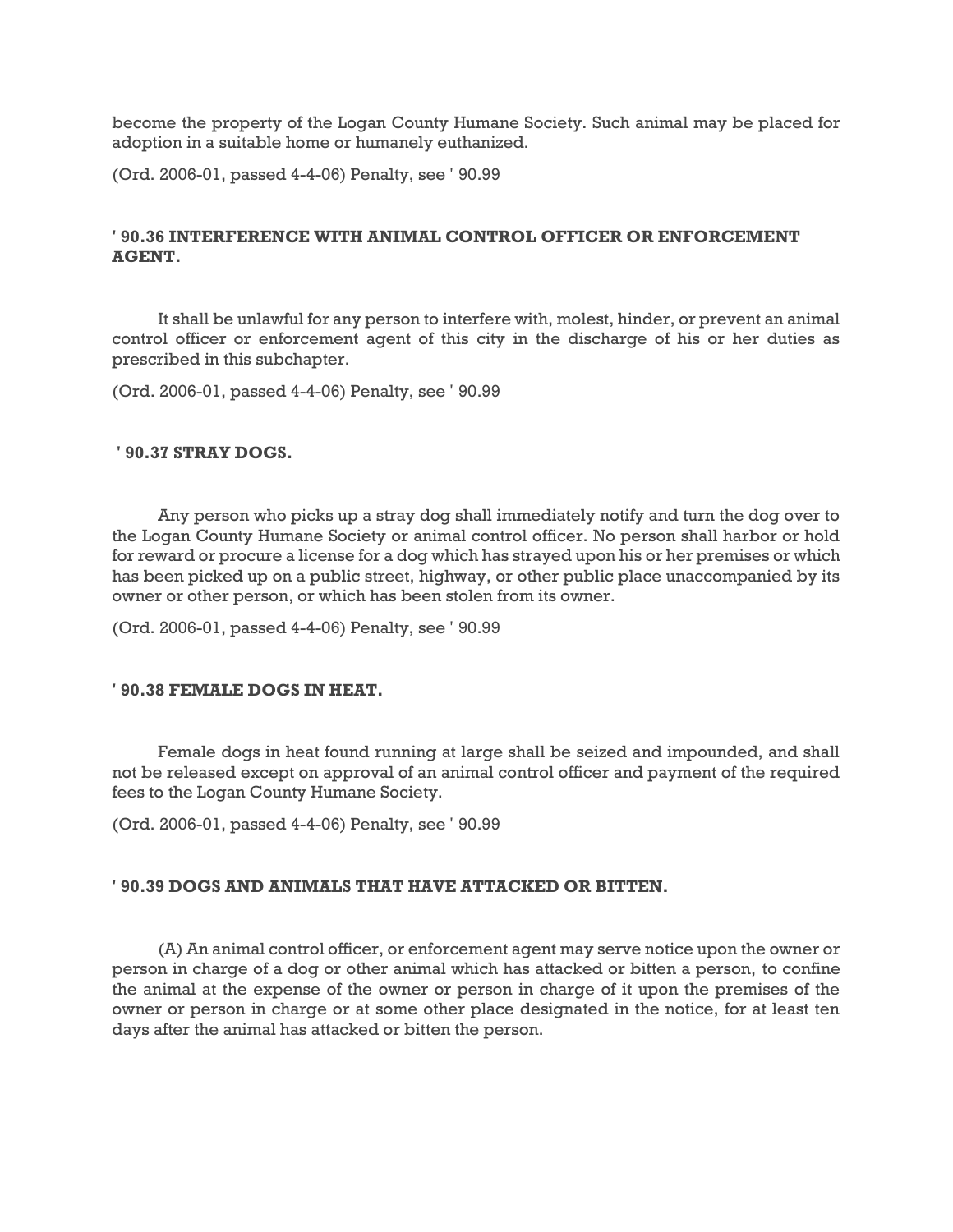(B) The owner or person in charge of an animal which has attacked or bitten a person shall permit the animal control officer or enforcement agent to examine the animal at any reasonable time,

2009 S-13

**Animals** 8-11

and daily if desired, within a period of ten days after the animal has attacked or bitten a person, to determine whether the animal shows symptoms of rabies.

(C) Whenever a dog or other animal is affected by rabies or suspected of being affected by rabies, or has been bitten by an animal known or suspected to be affected with rabies, the owner or person in charge of the dog or animal or any person having knowledge thereof, shall immediately notify either an animal control officer, or the city police.

(D) Every physician shall immediately after his or her first professional attendance upon any person bitten by a dog or other animal, report to an animal control officer, or the city police, the name, age, sex, race, and precise location of the person so bitten. When a physician is not in attendance of a person bitten by an animal, then any person in charge of or in control of or responsible for the person bitten shall report the incident to the police, an animal control officer and provide the same information as set out herein.

(E) An animal control officer, or the city police shall serve a notice, in writing, upon the owner of a dog or other animal known or suspected to have been bitten by an animal known or suspected of being affected by rabies, requiring the owner or person in charge of the animal to confine it for a period of not less than six months.

(F) Whenever the police or an animal control officer has reason to believe that a danger exists that rabies may spread within the city, the officials shall serve a notice in writing upon all persons owning or having charge of any animal requiring the person to confine the animal or, the authorities, in lieu of serving a notice in writing, may cause a notice to be published in the official newspaper of the city. Other animals may be included in the order whenever, in the opinion of the officials, this is necessary.

(G) Whenever the state or local health department has knowledge that any case of rabies exists among dogs or other domestic animals within the state, and in its judgment the disease is liable to spread, the state or local health department may issue an order requiring either the police, the Animal Shelter, or an animal control officer to order animals confined as provided in this section, and to cause the enforcement of these provisions by appropriate proceedings either in law or equity.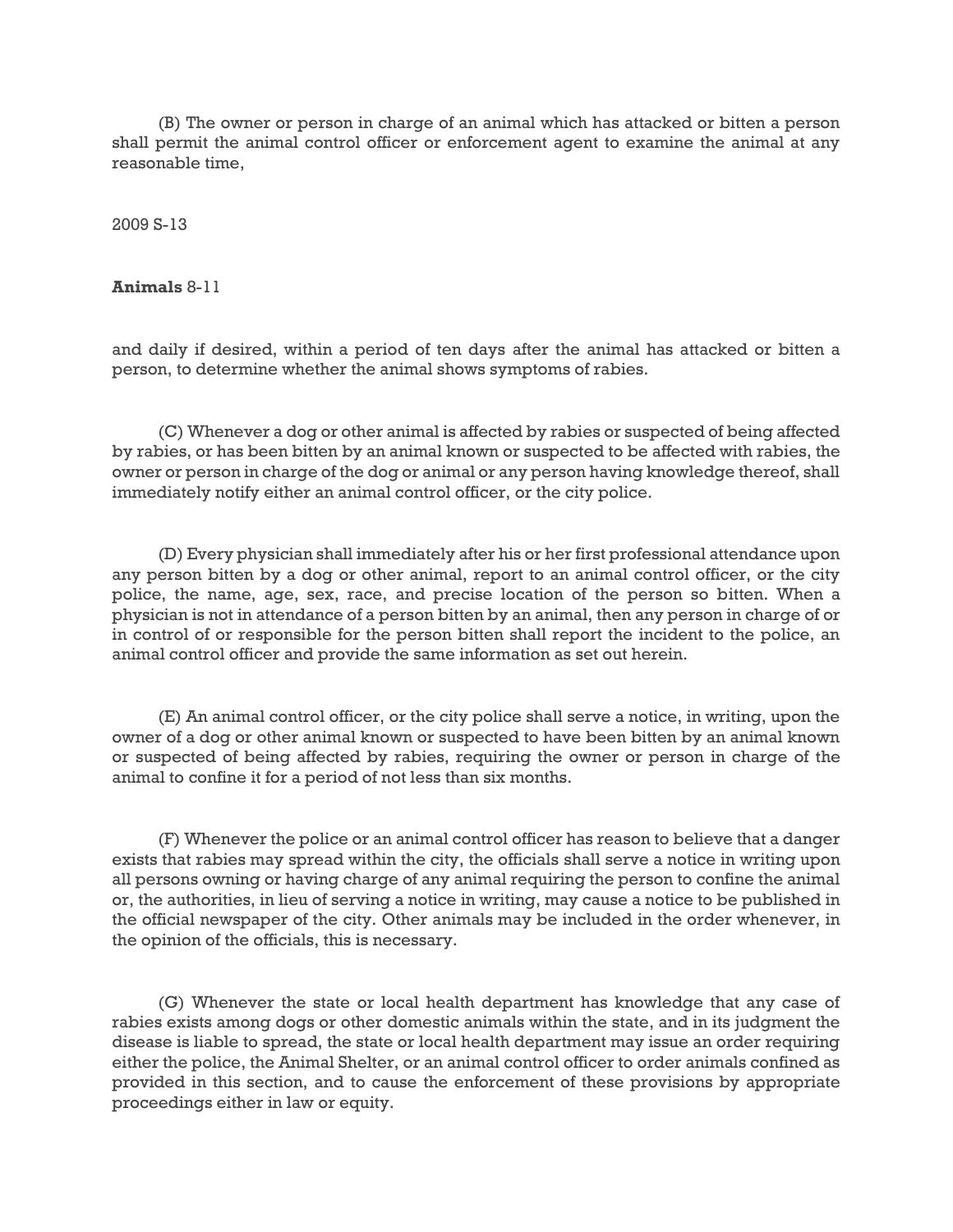(H) An animal confined under the order of either the police or an animal control officer shall not be released until a certificate of release has been issued by the official who ordered the confinement.

(Ord. 2006-01, passed 4-4-06) Penalty, see ' 90.99

### **' 90.40 POWERS OF ENFORCEMENT AGENTS OR ANIMAL CONTROL OFFICER.**

Nothing in this subchapter shall be construed to conflict with any of the powers or authority of enforcement agents, including police officers, or animal control officers conferred by the provisions of state law.

(Ord. 2006-01, passed 4-4-06) Penalty, see ' 90.99

### **' 90.41 REMOVAL OF DOG EXCREMENT.**

No person shall allow a dog under his or her control to be upon public property or upon the property of another, absent the consent of the owner or occupant of the property, without some

2009 S-13

### 8-12 **Russellville - General Regulations**

device for the removal and containment of the dog=s excrement; nor shall any person fail to remove any excrement deposited by any dog under his or her control on public or private property. This section shall not apply to guide dogs under the control of a blind person.

(Ord. 2006-01, passed 4-4-06) Penalty, see ' 90.99

## **' 90.42 DOGS PROHIBITED AT PUBLIC EVENTS.**

(A) It shall be unlawful for any person to bring any dog, leashed or unleashed, to any public event held in the City of Russellville, Kentucky. *PUBLIC EVENT* shall include, but shall not be limited to, Tobacco and Heritage Festival; Flying Fish Festival; August 8th Celebration; or any other large gathering of people brought together to celebrate a public event which requires a permit from the city.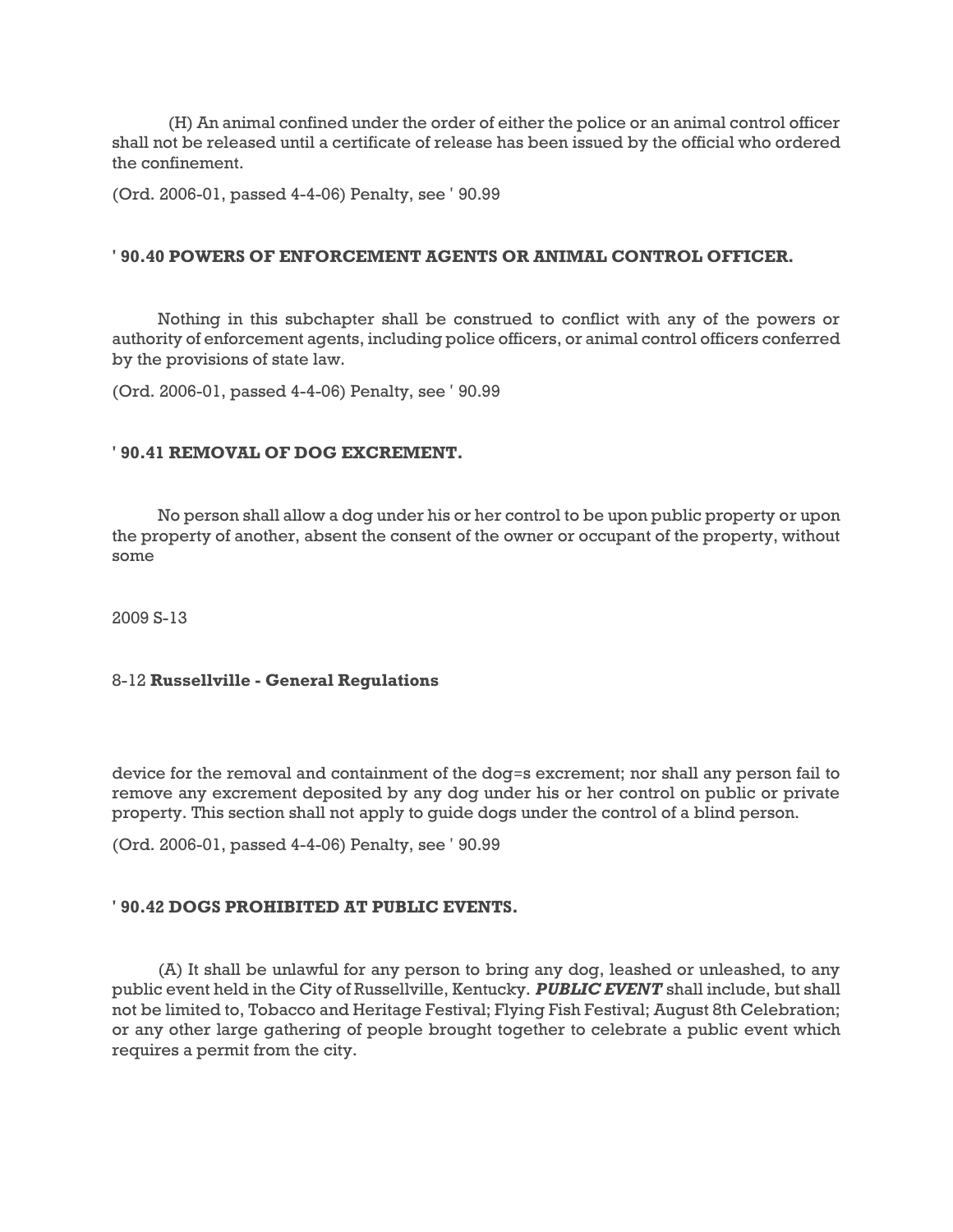(B) Exceptions. This section shall not apply to dogs trained and being used to assist the blind; police dogs on duty for law enforcement authorities; dogs officially entered into an event, or taking part in an event; provided, however, that a dog shall only be allowed one hour prior to the event, and once a dog is no longer participating in an event, it shall be removed so as to comply with this section.

(Ord. 2004-10, passed 9-21-04) Penalty, see ' 90.99

### **' 90.99 PENALTY.**

(A) Any person who violates any provision of this chapter for which another penalty is not already otherwise provided shall be guilty of a violation and shall be fined not more than \$250 for each offense. Each day the violation exists shall constitute a separate offense.

(B) Any person who violates ' 90.03 shall be guilty of a misdemeanor and shall be fined not more than \$500, imprisoned for not more than 12 months, or both for each offense.

(KRS 525.130)

(C) Any person who violates ' 90.04 shall be guilty of a misdemeanor and shall be fined not less than \$100 nor more than \$500. (KRS 436.600)

(D) (1) Any person violating any provision of '' 90.15 through 90.41 for which another penalty is not provided, shall be deemed guilty of a misdemeanor and be fined not more than \$500 or imprisoned for not more than six months, or both.

(2) Any person violating ' 90.18(B) shall be deemed guilty of a Class B Misdemeanor and shall be fined not more than \$250 or imprisoned for not more than 90 days, or both, for the first violation, and shall be deemed guilty of a Class A Misdemeanor and fined not more than \$500 or imprisoned for not more than one year or both, for each subsequent violation. Each day of violation shall constitute a separate offense.

(3) Any person violating the provisions of ' 90.21 shall be deemed guilty of a misdemeanor and shall be fined not less than \$250 nor more than \$500.

(4) Any person violating the provisions of ' 90.29 shall be deemed guilty of a violation and shall be fined not less than \$50 nor more than \$100.

2009 S-13